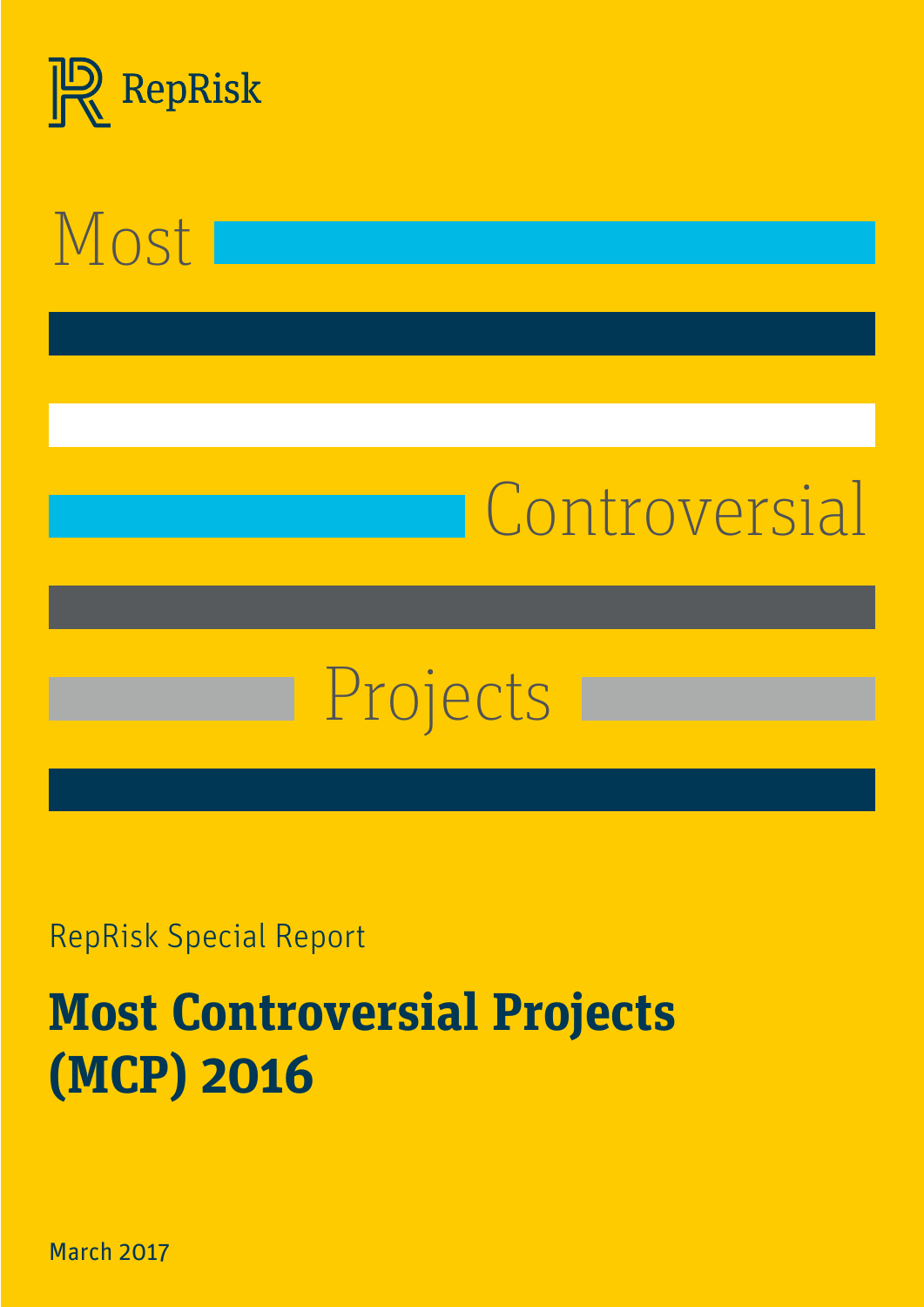## <span id="page-1-0"></span>**About RepRisk**

RepRisk is a leading business intelligence provider, specializing in environmental, social, and governance (ESG) risk analytics and metrics.

Harnessing a proprietary, systematic framework that leverages cutting-edge technology and hands-on human intelligence in 15 languages, RepRisk curates and delivers dynamic risk information for an unlimited universe of companies.

Since 2006, RepRisk has built and continues to grow the most comprehensive ESG risk database that serves as a due diligence, research, and monitoring tool in risk management, compliance, investment management, corporate benchmarking, and supplier risk control. The RepRisk ESG Risk Platform currently includes risk profiles for over 84,000 listed and non-listed companies, 21,000 projects, as well as for every sector and country in the world.

Headquartered in Zurich, Switzerland, RepRisk serves clients worldwide including global banks, insurance providers, investment managers, and corporates, helping them to manage ESG and reputational risks in day-to-day business.

RepRisk provides the transparency needed to enable better, more informed decisions.

For more information, please visit www.reprisk.com or follow us on Twitter.

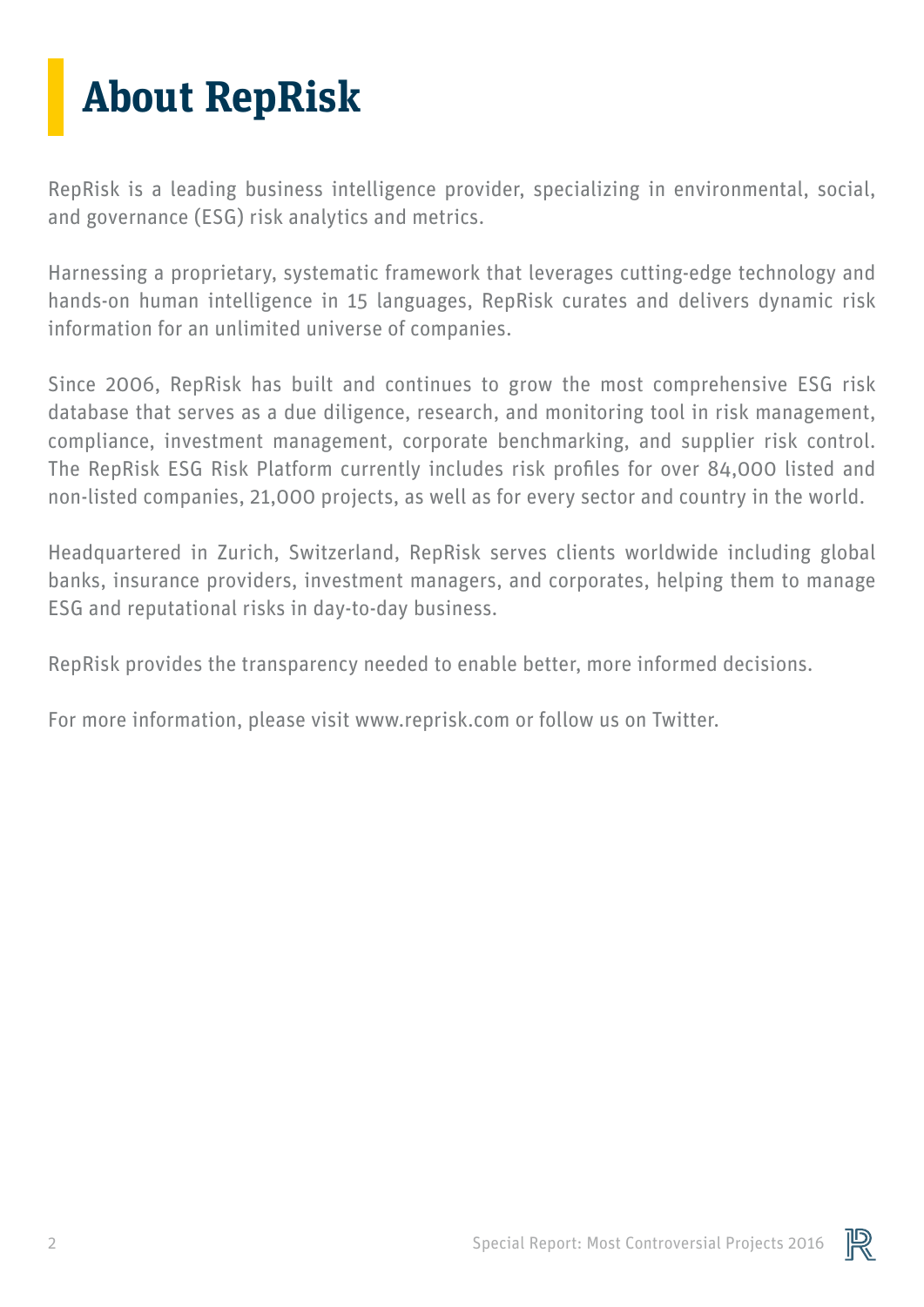### **CEO Foreword**

<span id="page-2-0"></span>

I am pleased to announce the release of our Special Report on the Most Controversial Projects of 2016, which highlights the ten projects – such as mines, hydroelectric power plants, oil and gas facilities, and factories – that were most exposed to environmental, social, and governance (ESG) risks in 2016.

Six of the projects included in the report were affected by deadly accidents, which posed reputational, compliance, and financial risks for the companies concerned. A further two projects, located in the

Americas, are strongly opposed by indigenous communities, who are concerned about the impact of the project on their daily lives.

The report has been compiled using RepRisk's dynamic ESG risk analytics and metrics, and is based on information that is screened, analyzed, and quantified on a daily basis from a wide range of publicly available media, stakeholder, and other third-party sources.

Currently, RepRisk's ESG Risk Platform covers over 21,000 projects that are linked to ESG related risk incidents. This number increases daily as new information is captured and analyzed.

The MCP 2016 Report shows that it is not only project owners that can be exposed to ESG risk, but also investors. The aim of the report is to raise awareness of possible risk incidents and to encourage corporations to systematically consider such issues in their risk management strategies and processes.

 $Pl_+$   $M_+$ 

**Dr. Philipp Aeby, CEO,** RepRisk AG

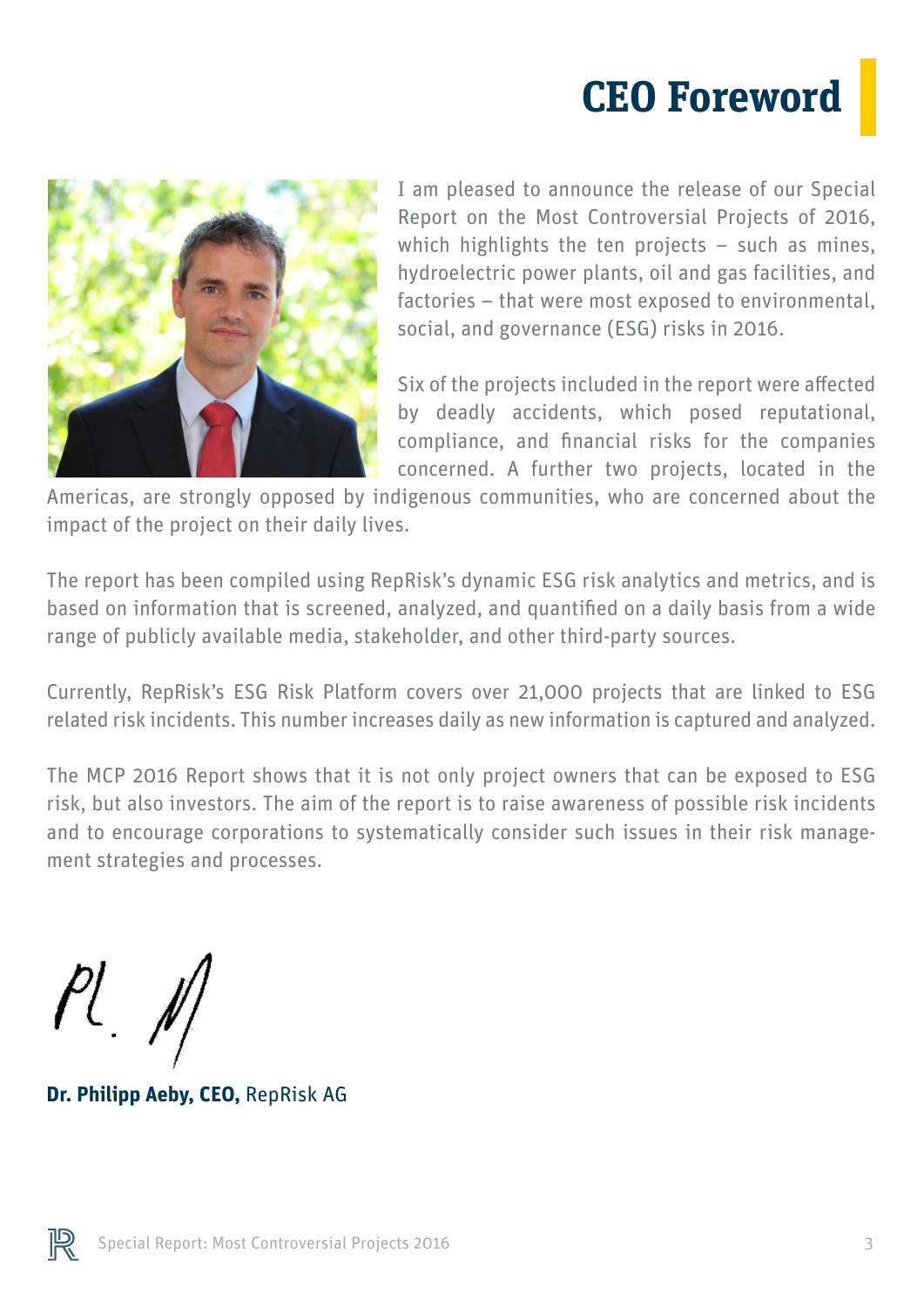

#### **Produced by RepRisk AG**

**Authors:** Maura Fogaca, Stella Kenway, Natalie Kwan, Jenniffer Magsino (RepRisk AG) **Editors:** Alessandra Oglino (RepRisk AG), Robin Scott (Robin Scott Translations), Gina Walser (RepRisk AG) **Graphic design**: Rosa Van Wyk (Dirty Works)

#### **Contact information**

For more information about the RepRisk ESG Risk Platform or this Special Report, please contact media@reprisk.com or visit www.reprisk.com.

**RepRisk AG, Stampfenbachstrasse 42, 8006 Zurich, Switzerland. Tel. +41 43 300 54 40 www.reprisk.com**

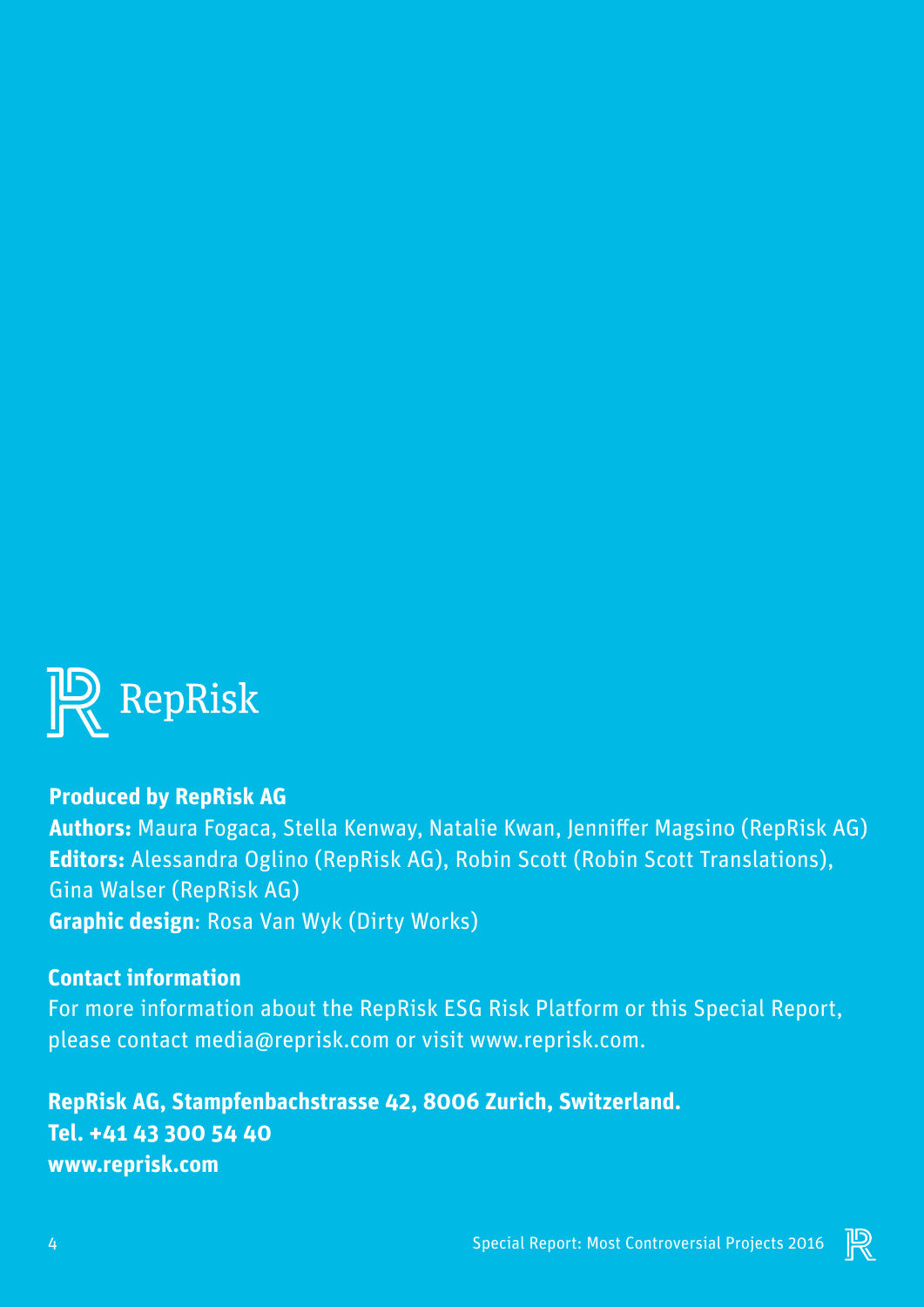# **Table of Contents**

| <b>About RepRisk</b>                                                | $\overline{2}$          |
|---------------------------------------------------------------------|-------------------------|
| <b>CEO Foreword</b>                                                 | $\overline{\mathbf{3}}$ |
| <b>Overview and ranking</b>                                         | 6                       |
| 1. Fengcheng Power Plant Phase 3                                    | 8                       |
| 2. Hong'ao Landfill (Hong Ao Landfill; Hongao Construction          |                         |
| <b>Waste Dump)</b>                                                  | 10                      |
| 3. ETP Crude Pipeline Project (Bakken pipeline; Dakota Access       |                         |
| <b>Pipeline)</b>                                                    | 11                      |
| 4. Aliso Canyon Natural Gas Storage Facility                        | 14                      |
| <b>5. Sports Direct Shirebrook Warehouse</b>                        | <b>16</b>               |
| 6. Petroquimica Mexicana de Vinilo (PMV) Plant                      | 18                      |
| 7. Agua Zarca Hydroelectric Project                                 | 19                      |
| <b>8. Tongi Packaging Plant (Tampaco Foils)</b>                     | 21                      |
| 9. Angra dos Reis Nuclear Complex (Almirante Alvaro Alberto Nuclear |                         |
| <b>Complex)</b>                                                     | 22                      |
| 9. Jinshangou Coal Mine                                             | 24                      |
| <b>Methodology</b>                                                  | 25                      |
| <b>Disclaimer</b>                                                   | $\overline{26}$         |

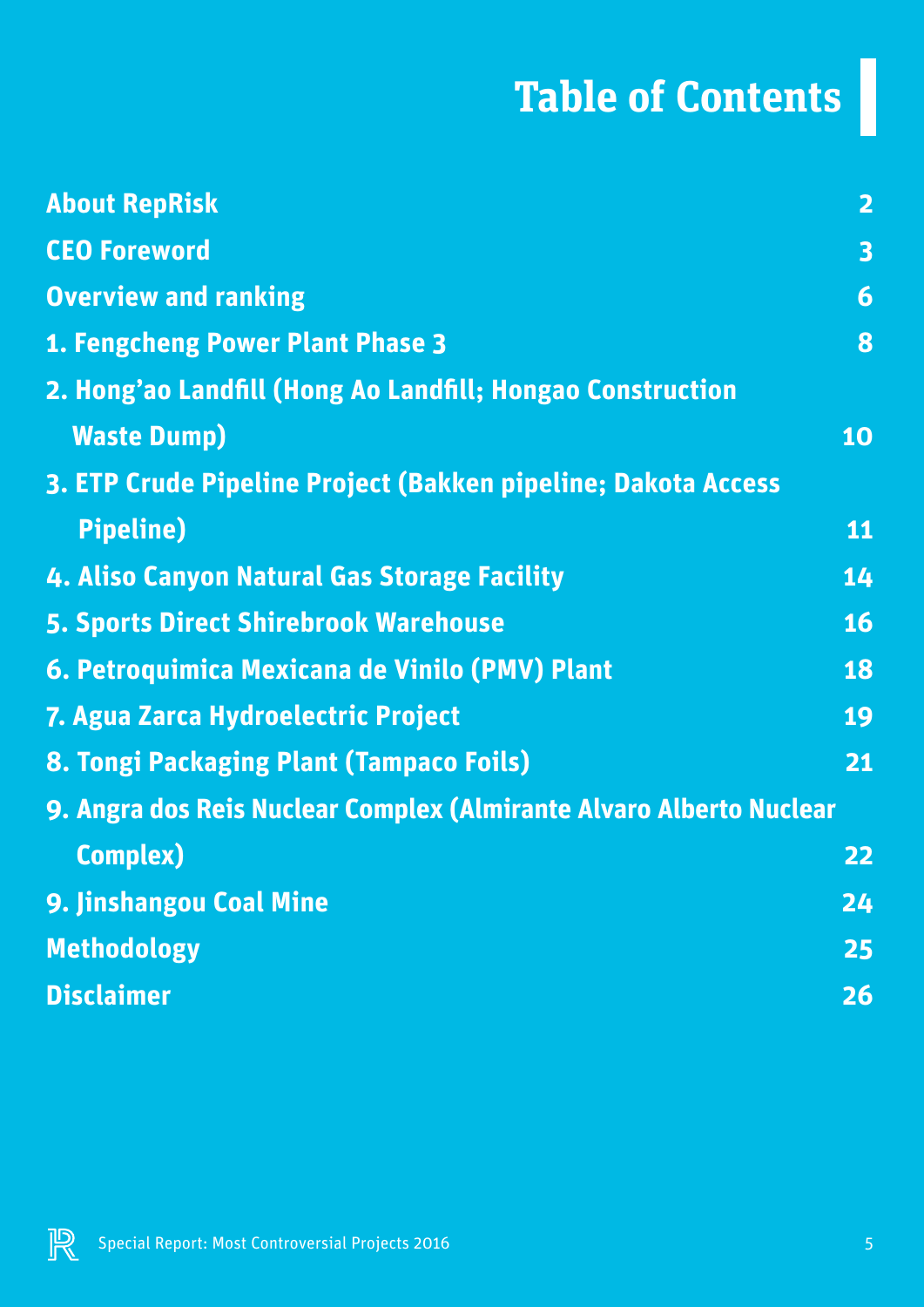# **Overview and ranking**

| <b>MCP 2016</b><br>ranking | <b>Project</b><br>name                       | <b>Peak RRI</b><br>in 2016 | <b>Sector</b>                   | <b>Country of</b><br>location |
|----------------------------|----------------------------------------------|----------------------------|---------------------------------|-------------------------------|
| #1                         | Fengcheng Power Plant Phase 3                | 88                         | Utilities                       | China                         |
| #2                         | Hong'ao Landfill                             | 76                         | <b>Support Services</b>         | China                         |
| #3                         | ETP Crude Pipeline Project                   | 72                         | Oil and Gas                     | <b>USA</b>                    |
| #4                         | Aliso Canyon Natural Gas Storage<br>Facility | 68                         | Oil and Gas                     | <b>USA</b>                    |
| #5                         | Sports Direct Shirebrook<br>Warehouse        | 66                         | Retail                          | UK                            |
| #6                         | Petroquimica Mexicana de Vinilo<br>Plant     | 63                         | Oil and Gas                     | Mexico                        |
| #7                         | Agua Zarca Hydroelectric Project             | 62                         | Utilities                       | Honduras                      |
| #8                         | Tongi Packaging Plant                        | 60                         | Personal and<br>Household Goods | Bangladesh                    |
| #9                         | Angra dos Reis Nuclear Complex               | 59                         | Utilities                       | <b>Brazil</b>                 |
| #9                         | Jinshangou Coal Mine                         | 59                         | Mining                          | China                         |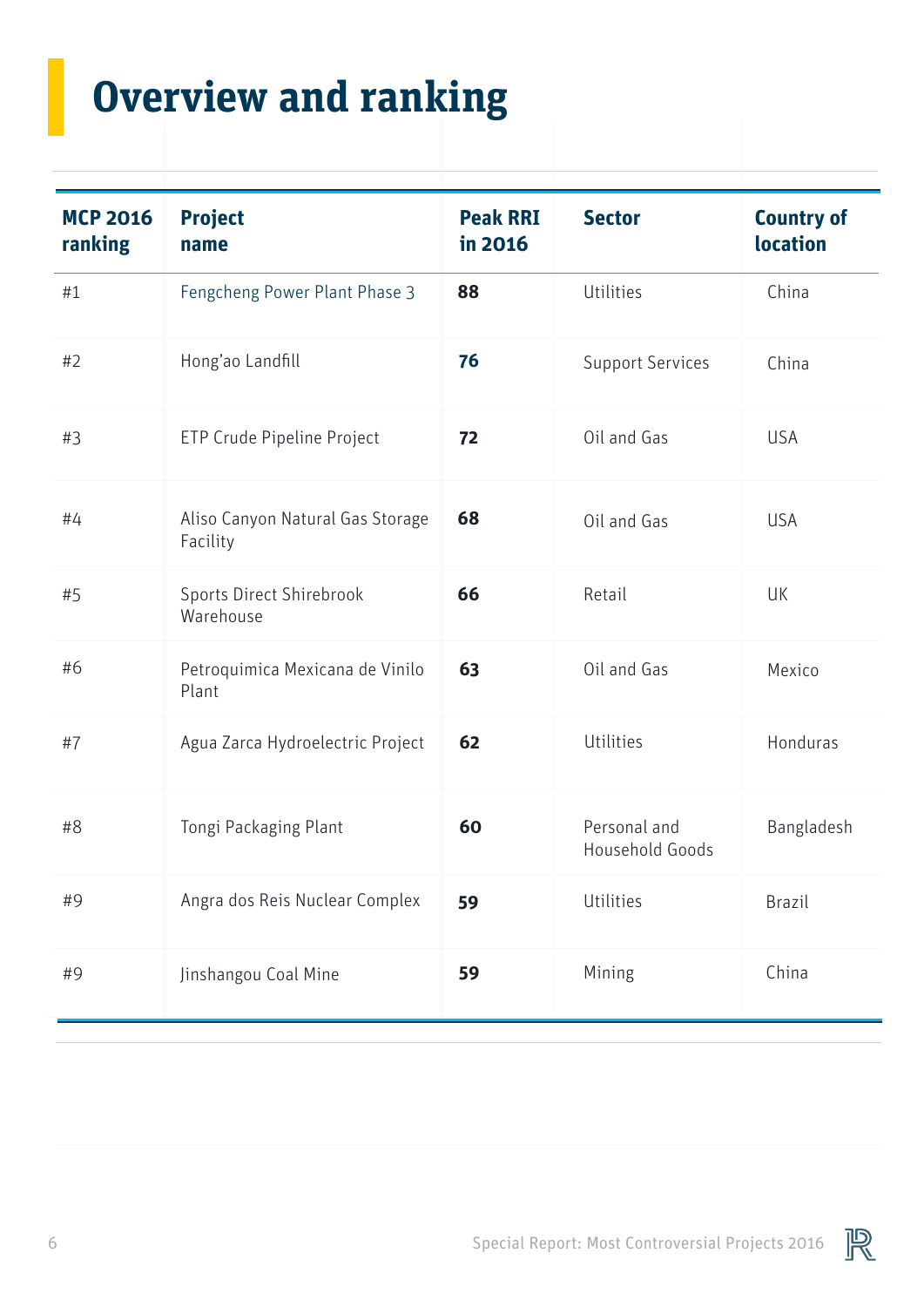### **Overview and ranking**

**Throughout 2016, RepRisk systematically screened big data from over 80,000 public sources in 15 languages in order to identify, analyze, and quantify environmental, social, and governance (ESG) risks related to companies, projects, sectors, and countries.** 

RepRisk's Special Report on the Most Controversial Projects (MCP) of 2016 provides case studies of the projects that had the highest RepRisk Index  $(RRI)^1$  – and therefore, the highest exposure to ESG risks. Three of the projects ranked in the report are located in China, and the fatal accidents they faced highlight a pervasive lack of adherence to safety regulations on behalf of Chinese companies.

The report shows that the Oil and Gas sector has been particularly exposed to ESG risk incidents, as three projects in this sector have been included in the MCP 2016 Report. Two are located in the United States, while the third is based in Mexico.

Two factories, one in the UK and one in Bangladesh, are also ranked in the report, highlighting the fact that poor and hazardous working conditions suffered by factory workers frequently cause exposure to ESG risks, and that such risks are not limited to countries in emerging markets.

It is interesting to note that fierce opposition by indigenous communities to two of the projects, namely the Agua Zarca Hydroelectric Project and the ETP Crude Pipeline Project, is causing significant problems for investors, and that some have decided to withdraw financing due to continuous stakeholder backlash.

Although two other projects in 2016, the Fundao Tailings Dam and Santarem Tailings Dam, had a higher ranking than those highlighted in this report, we have chosen to exclude these as they were cited in our [Most Controversial Companies Report 2016.](https://www.reprisk.com/content/5-publications/1-special-reports/46-most-controversial-companies-of-2016/mcc-2016.pdf)

The RRI is RepRisk's exclusive and proprietary algorithm which dynamically quantifies reputational risk exposure related to ESG issues. It facilitates an initial assessment of the ESG and reputational risks associated with financing, investing, or conducting business with a particular company. For more information see our methodology on page 25. 1

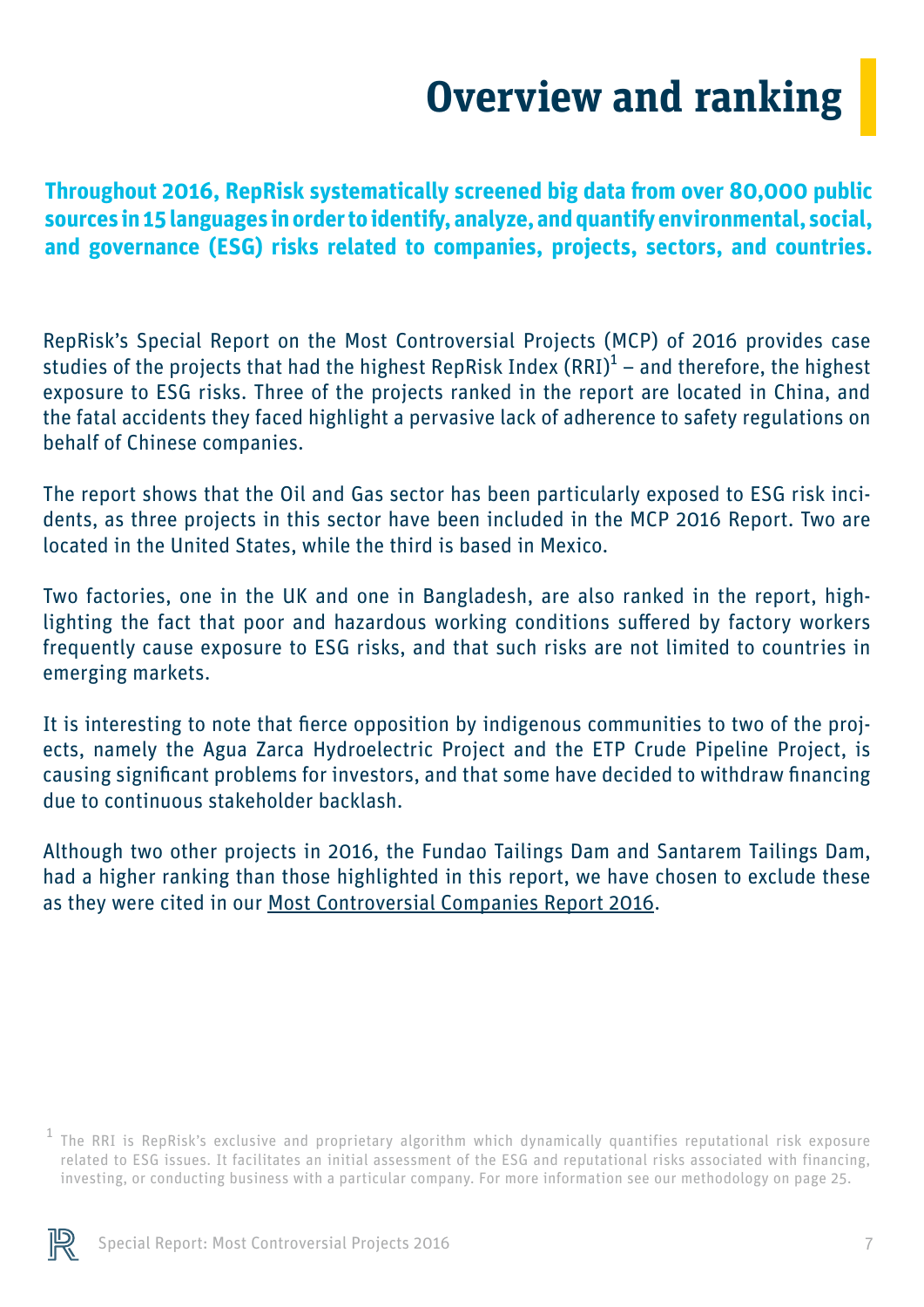### **#1 Fengcheng Power Plant Phase 3**

**Sector:** Utilities; **Location:** China; **Peak RRI:** 88

RepRisk has identified the Fengcheng Power Plant Phase 3 in China's Jiangxi province, as the most controversial project in 2016, due to a fatal accident at the plant on November 24, which killed 74 people and seriously injured two.

Allegedly a scaffolding platform collapsed inside the 165-meter-high concrete cooling tower during construction work on the third phase extension of the Fengcheng Power Plant, which is co-owned by China Guodian Corp and Jiangxi Provincial Investment Group Corp.

The planned extension reportedly included the installation of two one-gigawatt generation units, the first of which was scheduled to start operations in November 2017, and the second in 2018, as part of a project to increase the power capacity in Jianxi province.

The USD 1.1 billion expansion project was being funded by Jiangxi Ganneng, and most of the construction work had been contracted out to Central Southern China Electric Power Design Institute (CSCEPDI), a subsidiary of China Power Engineering Consulting Group, which sourced workers from four different construction companies. Work on the cooling tower was subcontracted to Hebei Yineng Tower Engineering (Hebei Yineng). Witnesses reported that the top layer of concrete on the cooling tower collapsed and

#### **Most associated companies: Fengcheng Power Plant Phase 3**

- 1. Jiangxi Ganneng Co Ltd
- 2. Hebei Yineng Tower Engineering Co Ltd
- 3. Central Southern China Electric Power Design Institute (CSCEPDI)
- 3. China Power Engineering Consulting Group Corporation (CPECC)
- 3. Guodian Fengchen Power Generation Co Ltd
- Jiangxi Provincial Investment Group 3. Corp
- 3. Shanghai Shinaidi Engineering Consulting Co Ltd

pulled with it steel piping and the crane that was supporting the platform.

Following the accident, the Chinese government set up a high-level investigation team, and the Chinese police in Fengcheng City arrested nine individuals on charges of gross negligence. The detainees included the CEO of Hebei Yineng and four senior managers in charge of the Phase 3 construction project, two managers at CSCEPDI, and two general managers at

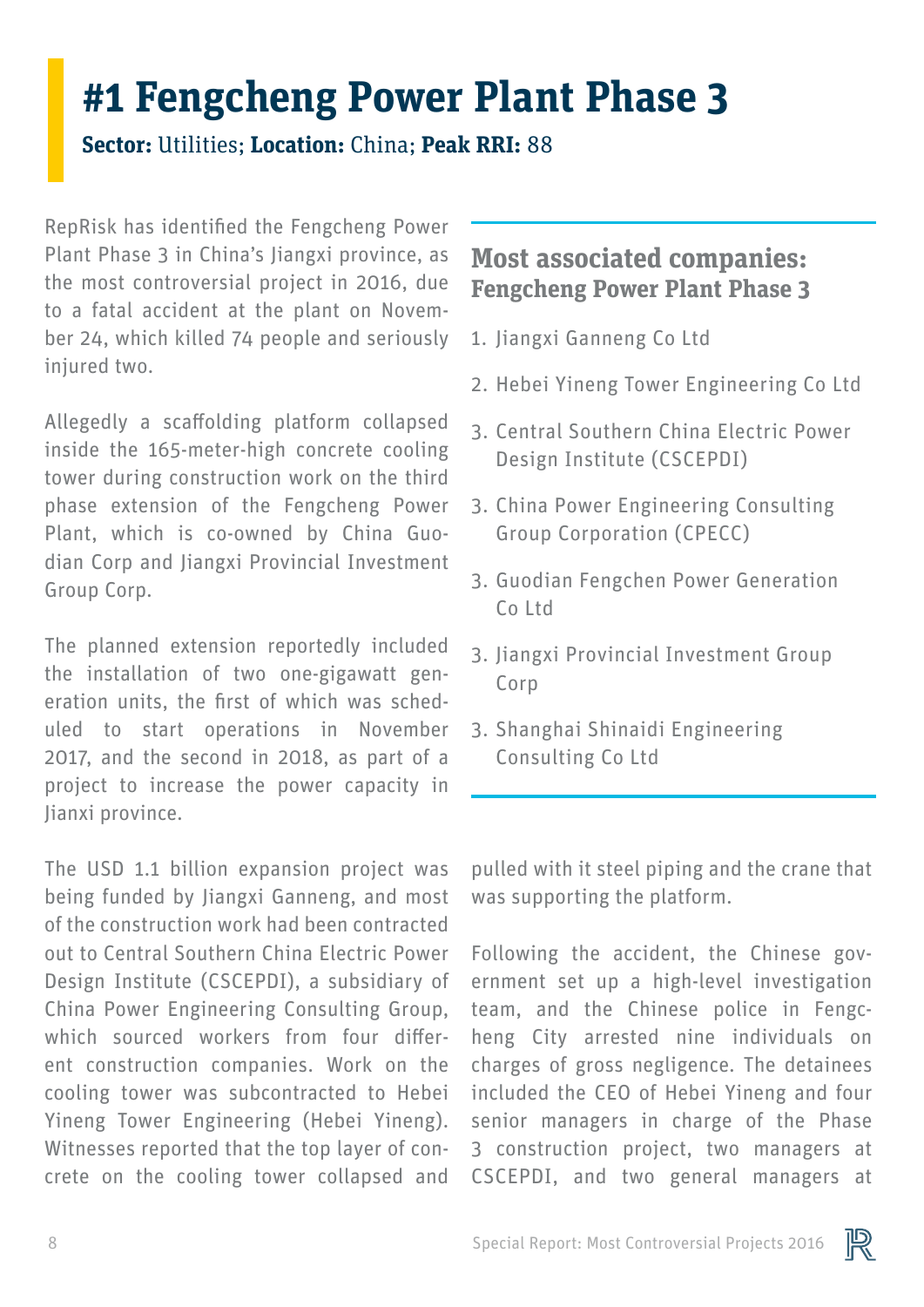### **#1 Fengcheng Power Plant Phase 3**

Shanghai Shinaidi Engineering Consulting. At the end of December 2016, the Supreme People's Court of China began investigating ten individuals, including a party committee member of Jiangxi Provincial Investment Group, for possible dereliction of duty in relation to the accident.

Preliminary investigations into the cause of the accident showed that the project had been poorly managed and that the employees were working to a rushed schedule. Allegedly, CSCEPDI had put pressure on Hebei Yineng to complete the work quickly, and several workers complained that they had been ordered to take risky shortcuts. Another construction company claimed that they had not won the bid because they had estimated that the work would take eight months, but the contractors wanted it finished in only four.

It is thought that the concrete had not had enough time to fully dry when the carpenters began to move the mold from the previous concrete level, and this had caused the collapse. There were also claims that Hebei Yineng might have used substandard sand, which lengthens the drying time of concrete. On November 27, Hebei Yineng announced that the victims' families would each be awarded CNY 1.2 million (USD 174,000) in compensation.

In March 2017, the Chinese Anti-Corruption Bureau of the Supreme People's Procuratorate, together with the Provincial People's

#### **Top ESG Issues: Fengcheng Power Plant Phase 3**

- 1. Occupational health and safety issues
- 2. Corruption, bribery, extortion and money laundering
- 2. Local pollution
- 2. Supply chain issues

#### **Top ESG Topic Tags: Fengcheng Power Plant Phase 3**

- 1. Negligence
- 2. Coal-fired power plants

Procuratorate in Jiangxi province launched an investigation against 18 people linked to the fatal accident, including a former executive of Jiangxi Provincial Investment Group, who was the head supervisor of the project. The suspects are likely to face charges of dereliction of duty, bribery, and embezzlement.

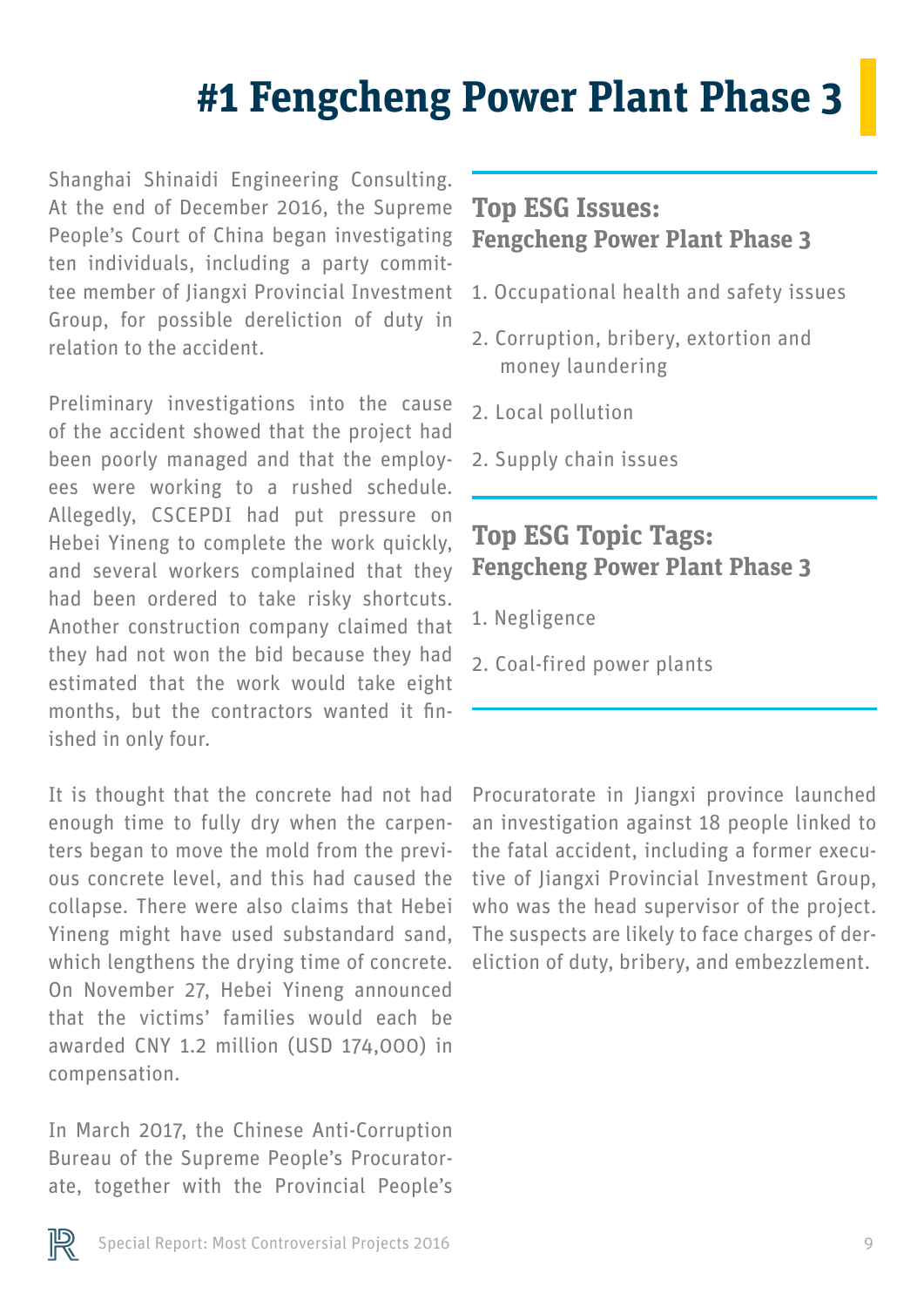### **#2 Hong'ao Landfill (Hong Ao Landfill; Hongao Construction Waste Dump)**

**Sector:** Support Services; **Location:** China; **Peak RRI:** 76

The Hong'ao Landfill, also known as Hong Ao Landfill, Hongao Construction Waste Dump, or Hong'ao Dumpsite, operated by Shenzhen Lvwei Property Management in the Chinese city of Shenzhen, ranks as the second-most controversial project in 2016 due to the repercussions of an accident that happened at the end of 2015. On December 20, 2015, a large pile of earth and construction waste stored at the landfill collapsed, triggering a landslide that left more than 91 people missing, affected three industrial parks, and buried factories and dormitories.

Apparently, the landfill had only been approved for use until February 21, 2015. Nearby residents had repeatedly complained about pollution and noise from trucks that frequently operated overnight, transporting earth and construction waste to the site.

Two inspection firms claimed they had warned local officials and Shenzhen Lvwei Property Management about safety risks posed by the landfill prior to its collapse. One of the firms said they even asked for the facility to be shut down four days before the accident, as soil and debris were sinking in parts of the site.

Police arrested the Vice President of Shenzhen Yixianglong Investment Development (Shenzhen Yixianglong), the company that manages and operates the landfill, and seized the company's computers.

#### **Most associated companies: Hong'ao Landfill**

- 1. Shenzhen Lvwei Property Management Co Ltd
- 2. Shenzhen J-Star Project Management Consultant Co Ltd
- 2. Shenzhen Yixianglong Investment Development Co Ltd

#### **Top ESG Issues: Hong'ao Landfill**

- 1. Impacts on communities
- 2. Corruption, bribery, extortion and money laundering
- 3. Local pollution
- 3. Waste issues

Shenzhen Yixianglong had allegedly commissioned Zhongye Changtian International Engineering to provide a governmentrequired safety endorsement for the landfill prior to the accident, but it was later claimed that Zhongye Changtian was not qualified to endorse landfill projects.

By January 28, 2016, the death toll from the landslide had risen to 73, and a total of 42 people had been placed under investigation.

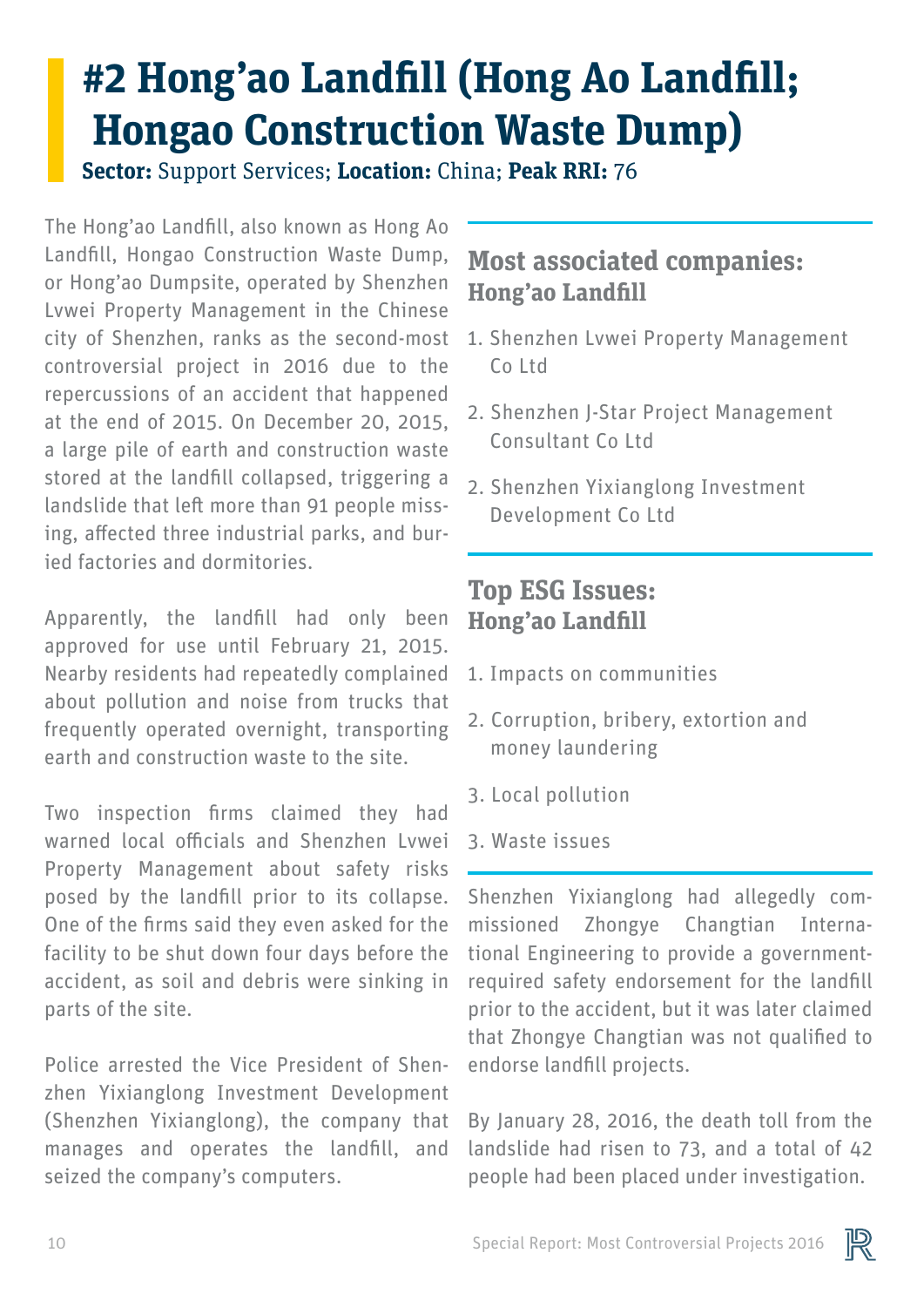### **#3 ETP Crude Pipeline Project (Bakken pipeline; Dakota Access Pipeline)**

**Sector:** Oil and Gas; **Location:** USA; **Peak RRI:** 72

The ETP Crude Pipeline Project, also known as the Dakota Access Pipeline (DAPL) or the Bakken pipeline, was particularly controversial in 2016 and has therefore been ranked in third position on the MCP 2016 Report. The USD 3.7 billion project, to transport crude oil from the Bakken oil fields in North Dakota to Illinois, will carry up to 570,000 barrels of oil a day across the states of North Dakota, South Dakota, Iowa, and Illinois. The project has been particularly opposed by Native Americans, who say that the pipeline will devastate sacred sites as well as the drinking water sources of the Standing Rock Sioux reservation in North Dakota.

RepRisk detected opposition to the pipeline in 2014, when a coalition of NGOs, including the Sierra Club and the Iowa Citizens for Community Improvement, delivered a petition with 2,300 signatures to the Governor of North Dakota, calling on him to halt the construction of the pipeline due to concerns about potential oil leaks and the impacts of extensive construction.

Initially, the pipeline was to cross the Missouri River near the towns of Bismarck and Mandan. However, following opposition from municipal councils, who raised concern about the potential contamination of drinking water supplies, the pipeline was diverted via the Standing Rock Sioux Reserve without consulting the Standing Rock Sioux tribe, which violates the UN's Declaration on the Rights of Indigenous Peoples.

#### **Most associated companies: ETP Crude Pipeline Project**

- 1. Dakota Access LLC
- 2. Energy Transfer Partners LP
- 3. Sunoco Logistics Partners LP
- 4. DnB ASA
- 4. Phillips 66 Co

Construction of the 1,886-kilometer pipeline began in May 2016, despite complaints that no cultural or environmental impact assessment had been conducted. Allegedly, cemeteries and other cultural sites of great importance to the Standing Rock Sioux tribe have already been desecrated.

The pipeline is being constructed by Dakota Access LLC, a fully owned subsidiary of Bakken Holdings Company LLC, which is a joint venture formed by Energy Transfer Partners and Sunoco Logistics Partners, both part of the Energy Transfer Family of companies. As of September 2016, Philips 66, and Marathon, and Enbridge were also stakeholders in DAPL. According to Food and Water Watch, 17 financial institutions, including Bank of Tokyo-Mitsubishi, Bayern LB, BBVA Compass, Citibank,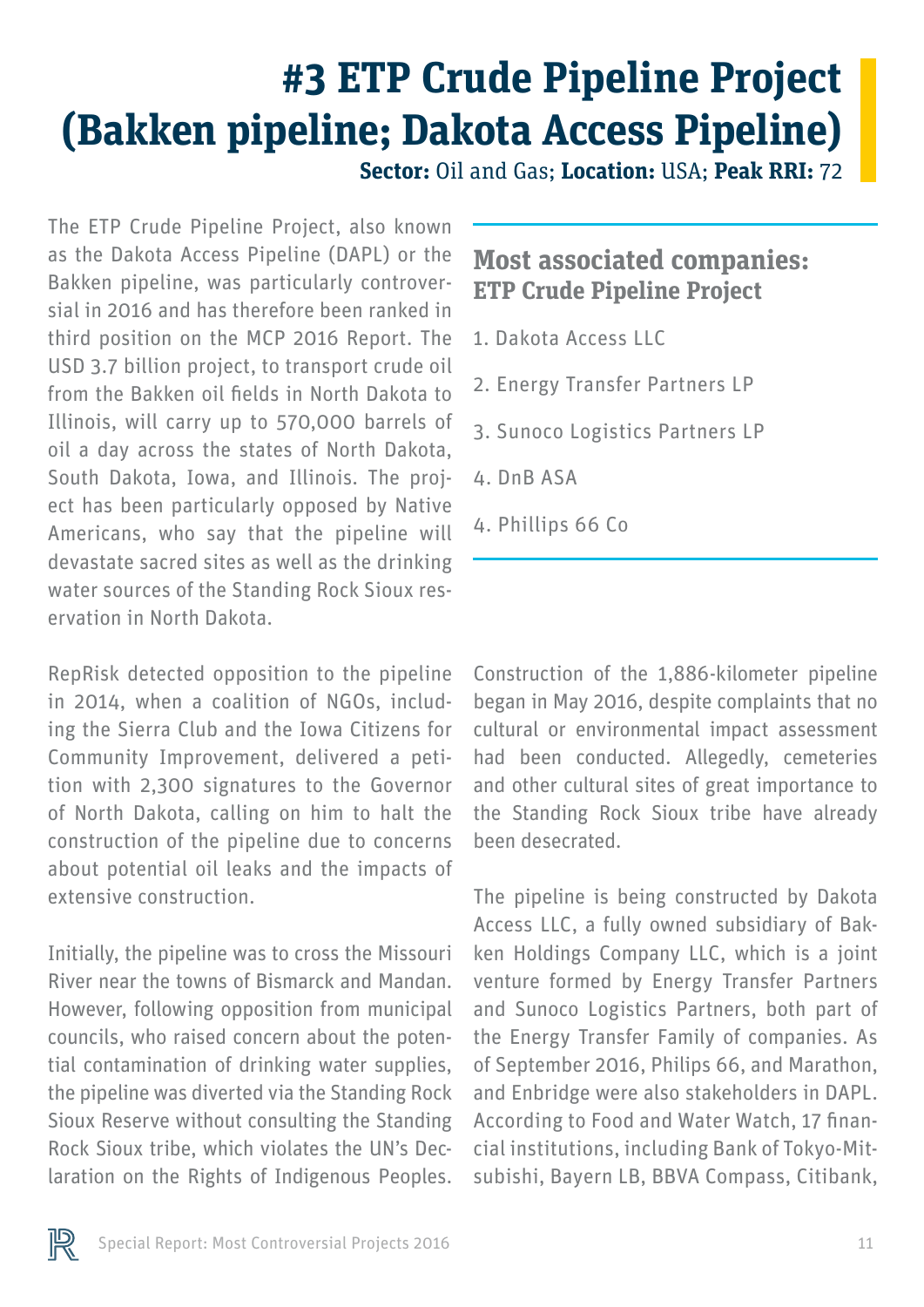### **#3 ETP Crude Pipeline Project (Bakken pipeline; Dakota Access Pipeline)**

DNB Capital, ICBC London, Intesa Sanpaolo, Mizuho Bank, Sumitomo Mitsui Bank, Sun-Trust, TD Securities, and Wells Fargo have provided credit lines worth USD 2.5 billion to construct the pipeline.

Major international banks including Bank of America, Bank of Nova Scotia, Barclays, Credit Suisse, Deutsche Bank, Goldman Sachs, HSBC Bank, JP Morgan Chase, Morgan Stanley, PNC Bank Royal Bank of Canada, UBS, and US Bank have committed substantial resources to companies in the Energy Transfer Family and other stakeholders, so that they can build additional oil and gas infrastructure: Energy Transfer Partners allegedly has a commitment from 26 banks for a [revolving credit line of USD](http://governance.energytransfer.com/phoenix.zhtml?c=106094&p=irol-SECText&TEXT=aHR0cDovL2FwaS50ZW5rd2l6YXJkLmNvbS9maWxpbmcueG1sP2lwYWdlPTEwMDgwNDgzJkRTRVE9MCZTRVE9MCZTUURFU0M9U0VDVElPTl9FTlRJUkUmc3Vic2lkPTU3) 3.75 billion, Sunoco Logistics Partners and Energy Transfer Equity reportedly have credit lines of USD 2.5 billion and USD 1.5 billion respectively.

There are reports that Dakota Access has sued protesters, who have tried to disrupt the construction of the project. In September, an arrest warrant was issued on charges of criminal trespass for the host of the news program Democracy Now, after she and her crew recorded footage of guards at the pipeline allegedly using violence against Native American protesters. It was claimed that six people had been bitten by dogs, and at least 30 people had been pepper-sprayed. An arrest warrant was also issued against a Green Party US presidential candidate who was opposing the project due to climate issues. A task force, which included North

Dakota's Bureau of Criminal Investigation, the US Bureau of Indian Affairs, and the local sheriff's department, opened investigations to find out which companies had provided security on the day of the clash and whether they were licensed.

In October, an armed man identified as a security contractor hired by Dakota Access, was accused of infiltrating Native American groups who were protesting against the pipeline. It was also reported that over 140 protesters had been arrested and jailed in squalid conditions by the police, who also had purportedly attacked them with pepper spray, tasers, and rubber bullets. The protesters also claimed that people working for the pipeline had intentionally started a bush fire near their main resistance camp. They

#### **Top ESG Issues: ETP Crude Pipeline Project**

- 1. Impacts on communities
- 2. Impacts on ecosystems and landscapes
- 3. Local pollution
- 4. Global pollution (incl. climate change and GHG emissions)
- 4. Human rights abuses and corporate complicity
- 4. Local participation issues

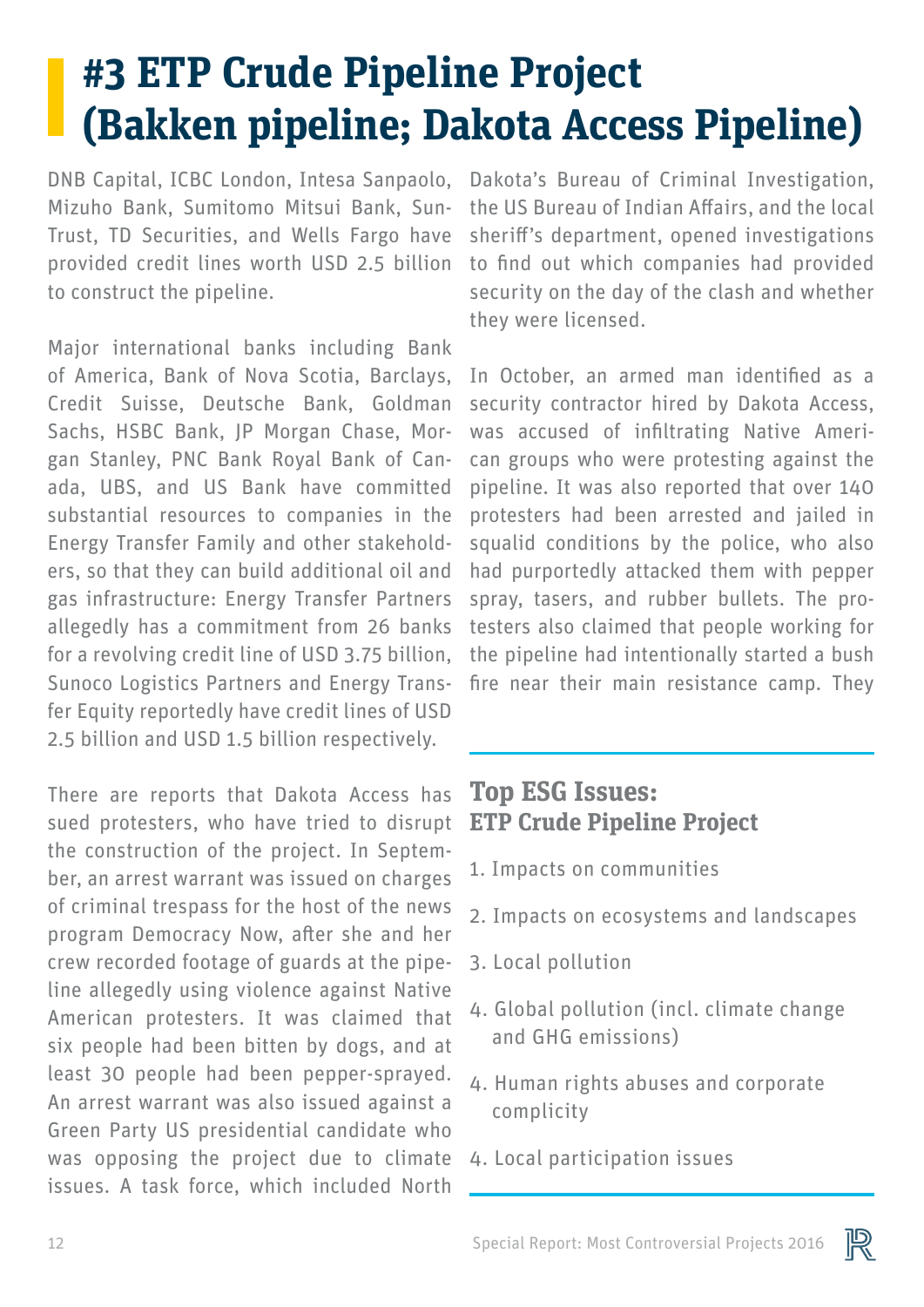### **#3 ETP Crude Pipeline Project (Bakken pipeline; Dakota Access Pipeline)**

failed to respond to their urgent phone calls, and that reconnaissance planes and helicopters, which had been flying over the area for weeks, stopped flying a couple of hours before the fire was started.

In November, the Canadian Union of Public Employees (CUPE) expressed support for the efforts of the Standing Rock Sioux Tribe and their allies to block the construction of the pipeline, claiming that Dakota Access had disregarded the rights of indigenous people and had subjected them to high levels of violence and intimidation at the hands of private security and state forces working on behalf of the company. CUPE also warned that DAPL would exacerbate climate change by encouraging reliance on fossil fuels.

In the same month, Oxfam Novib, Greenpeace, and Friends of the Earth criticized banks including ING and ABN AMRO for supporting the controversial pipeline, pointing out that the project contradicted the banks' alleged commitment to the Equator Principles.

In France, Oxfam France and other NGOs urged BNP Paribas, Credit Agricole, Natixis, and Société Générale to stop their support for the pipeline. The four French banks have reportedly also signed the Equator Principles.

In December, the Obama administration refused to grant the necessary permits required to complete the project, due to opposition from Native Americans. However,

complained that the emergency services had Energy Transfer Partners filed a request with a federal judge asking for permission to continue construction.

> Despite rising concerns, in January 2017 the new US president signed an executive action approving DAPL and the Keystone XL Pipeline.

> Activists have now begun targeting specific banks, urging them to withdraw financing for the project. As of February 2017, over 700,000 people had signed petitions demanding that banks remove their support for the project. Opponents of the pipeline have also launched the "#defunddapl" campaign, which calls on individuals to withdraw their funds from banks that are financing the project. As of March 2017, several major banks and investors had announced the withdrawal of their support for the pipeline.

#### **Top ESG Topic Tags: ETP Crude Pipeline Project**

1. Indigenous people

2. Protected areas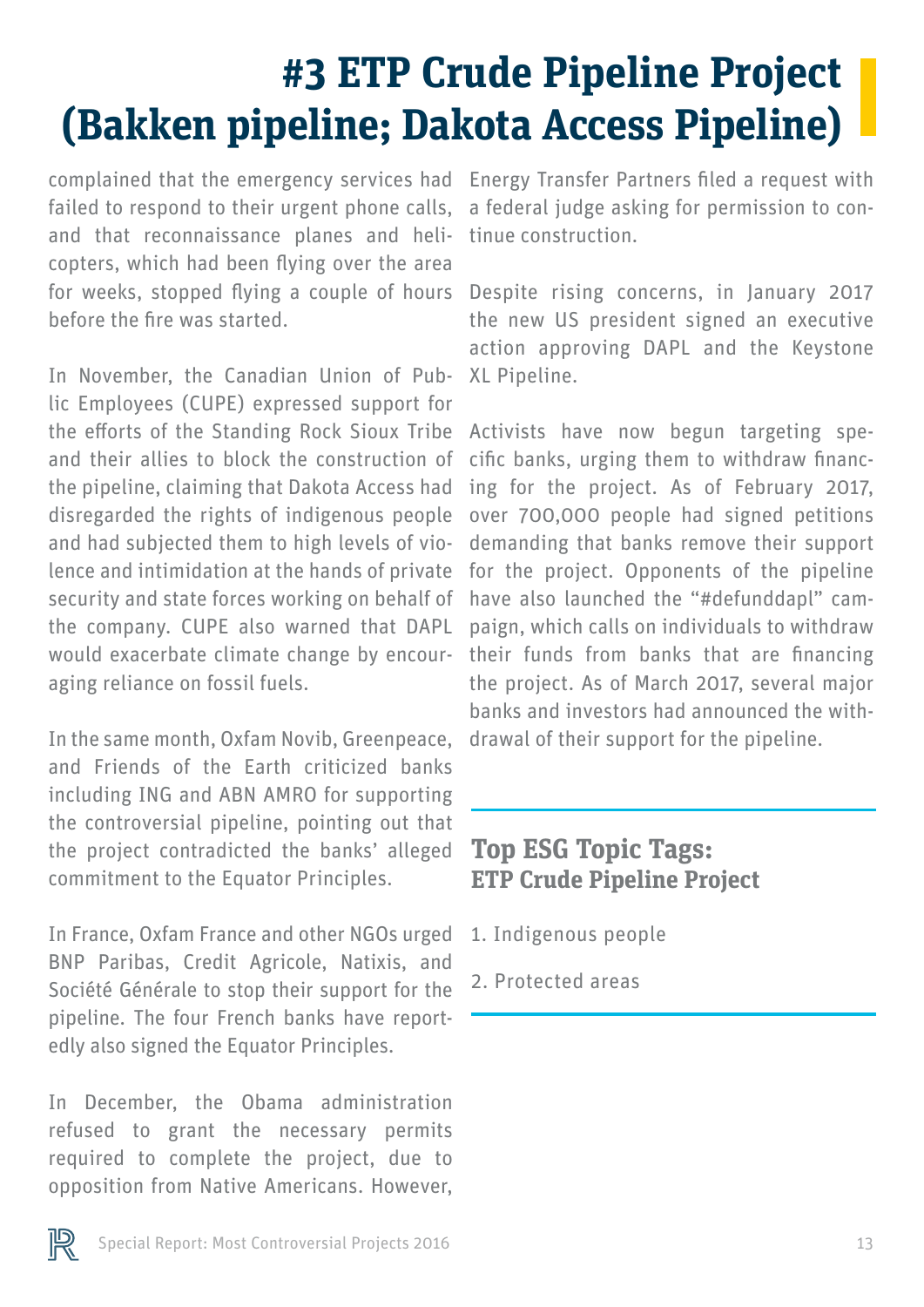### **#4 Aliso Canyon Natural Gas Storage Facility**

**Sector:** Oil and Gas; **Location:** USA; **Peak RRI:** 68

The Aliso Canyon Natural Gas Storage Facility, owned by Southern California Gas (SoCal-Gas), ranks as the fourth-most controversial project in 2016 due to the ongoing lawsuits related to a 2015 gas leak at the facility. The facility is located in the Santa Susana Mountains near Porter Ranch in Los Angeles.

On October 23, 2015, a gas leak from the facility's SS-25 well released around 96,000 metric tons of the greenhouse gas methane, as well as benzene, nitrogen oxides, and other noxious substances. For several months, the company struggled to plug the well and around 4,500 households had to be evacuated as residents complained of symptoms such as severe nosebleeds, headaches, and nausea.

In February 2016, SoCalGas faced a civil lawsuit for allegedly failing to report the methane leak. The company was also criticized for its allegedly negligent response to the accident.

In March 2016, Sempra Energy, the parent company of SoCalGas, and its management team faced a class action lawsuit from shareholders who accused the company of violating securities laws in relation to the operations of SoCalGas. The lawsuit accused Sempra Energy of making misleading statements regarding its business and operations, particularly in relation to SoCalGas' capability to contain gas leaks, and the serious risk

#### **Most associated companies: Aliso Canyon Natural Gas Storage Facility**

- 1. Southern California Gas Company (SoCalGas)
- 2. Sempra Energy
- 3. The Termo Co

of an extended gas leak to public health and safety. Local residents had filed a similar case against SoCalGas in November 2015.

In September 2016, SoCalGas reached a USD 4 million settlement with California prosecutors over the leak. The settlement called for the company to install and maintain a monitoring system at the site, as well as pressure monitors at each gas well. The settlement also called for the monitoring systems to be tested and certified by an outside company. SoCalGas was fined USD 307,500 for its failure to immediately report the leak to authorities, as well as USD 246,672 for the cost of investigation and emergency response.

Later in the month the NGO Save Porter Ranch claimed that there had been another gas leak from a pipe at the facility, and a spokesman for the NGO Food and Water Watch called for the closure of the site.

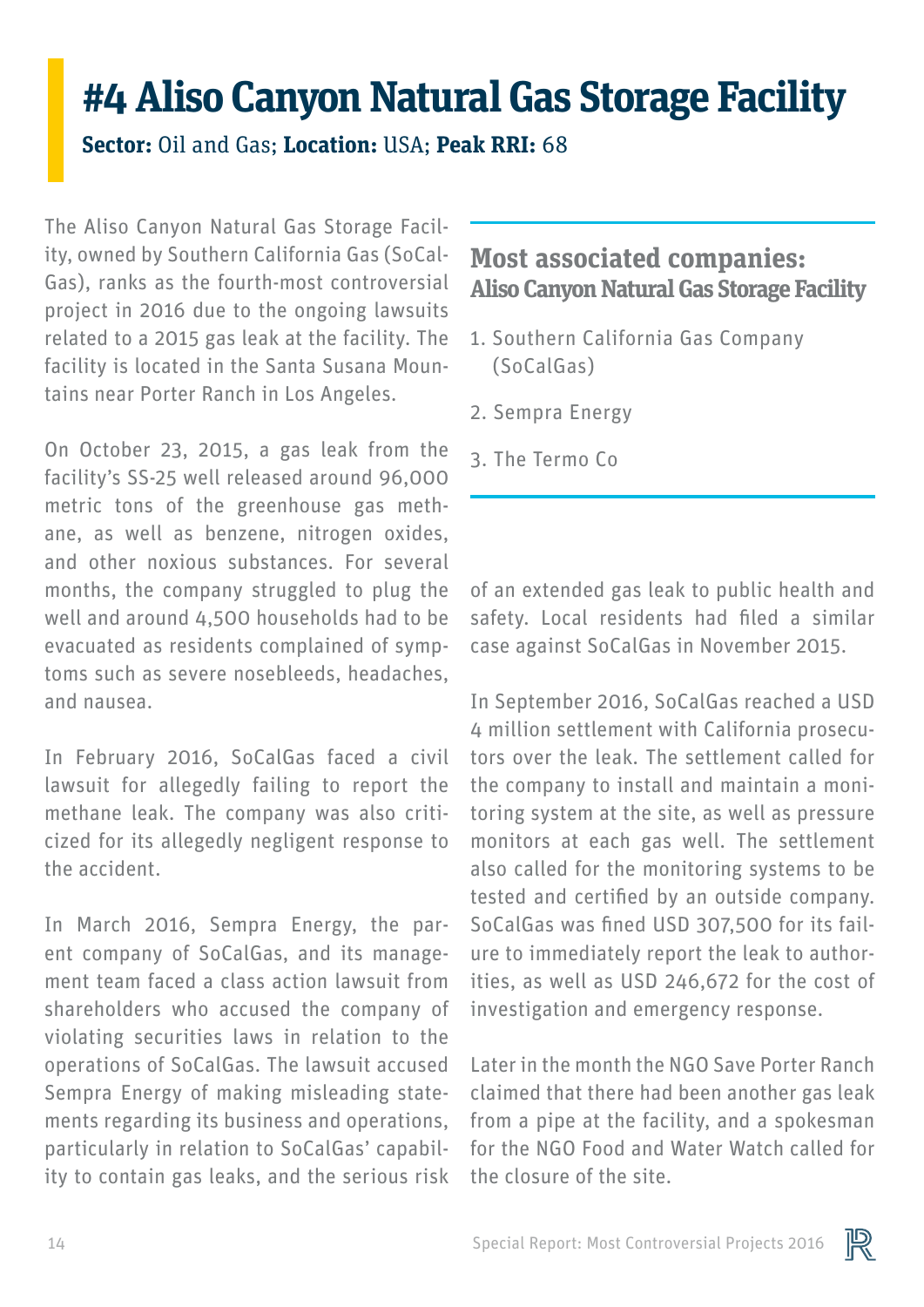### **#4 Aliso Canyon Natural Gas Storage Facility**

In March 2017, Los Angeles County filed a lawsuit against the state's Division of Oil, Gas and Geothermal Resources, to prevent the reopening of the underground gas storage facility until a complete investigation into the rupture had been carried out.

#### **Top ESG Issues: Aliso Canyon Natural Gas Storage Facility**

- 1. Impacts on communities
- 2. Local pollution
- 3. Global pollution (incl. climate change and GHG emissions)
- 4. Fraud
- 4. Impacts on ecosystems and landscapes
- 5. Executive compensation issues

#### **Top ESG Topic Tags: Aliso Canyon Natural Gas Storage Facility**

1. Negligence

**The NGO Food and Water Watch has called for the closure of the Aliso Canyon Natural Gas Storage Facility.**

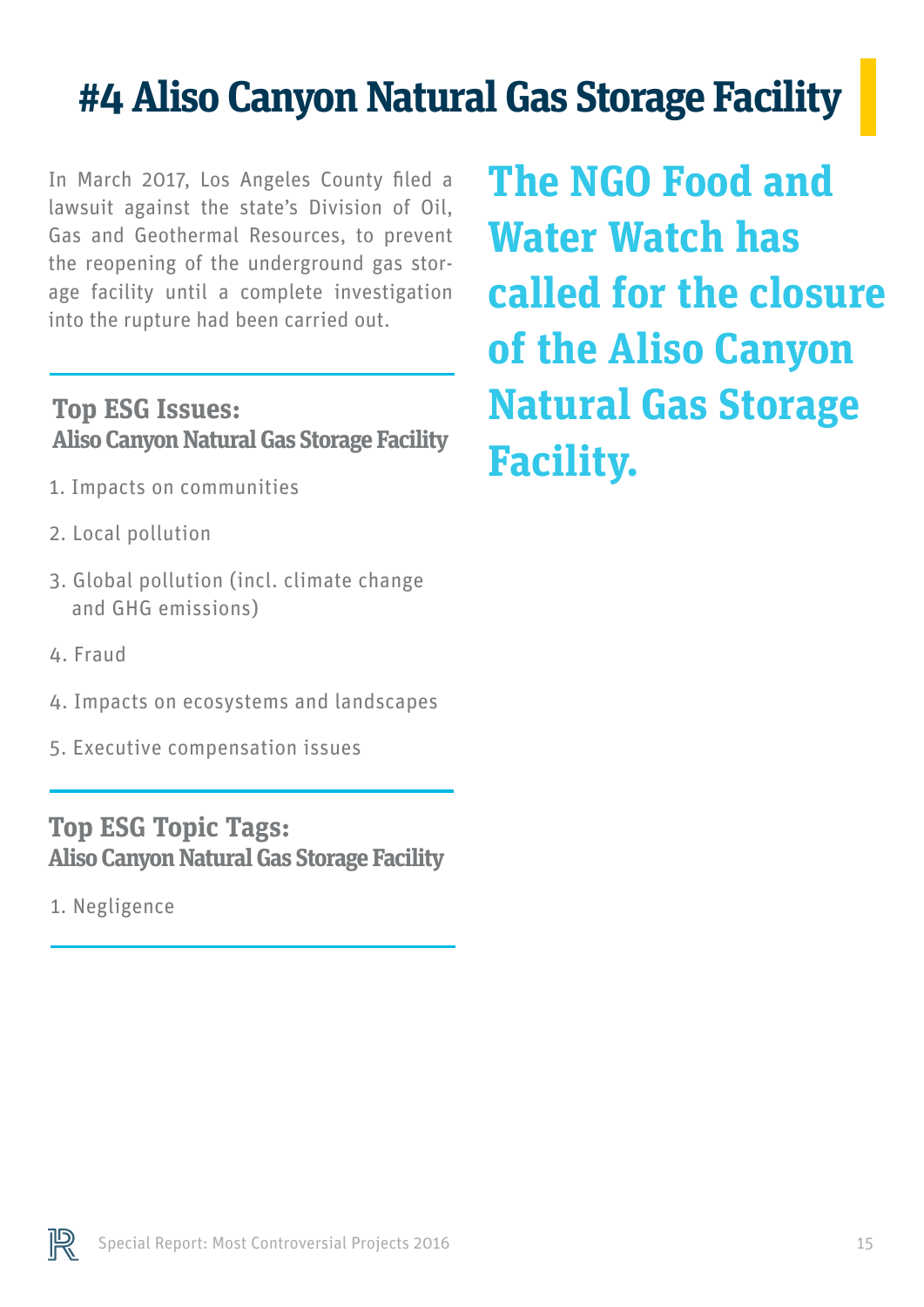### **#5 Sports Direct Shirebrook Warehouse**

**Sector:** Retail; **Location:** UK; **Peak RRI:** 66

The Shirebrook Warehouse owned by the UK clothing retailer Sports Direct International (Sports Direct), ranks in fifth place on the MCP 2016 Report due to repeated allegations of appalling working conditions. The warehouse, which employs over 5,000 workers, most of them Polish, is located in Shirebrook in the UK county of Derbyshire. Mike Ashley, the owner of Newcastle United Football Club, controls the Sports Direct retail chain.

Reports of dreadful working conditions first surfaced at the end of 2015, when The Guardian newspaper placed two undercover reporters inside the warehouse. The newspaper reported that workers were mostly paid below the minimum wage and were employed on "zero-hour" contracts, meaning that they always had to be available for work, although the agencies only guaranteed a minimum number of hours and had no obligation to pay anything between assignments.

It was also revealed that staff were subjected to surveillance and rigorous security checks, and were given "strikes" for menial offenses such as excessive chatting, taking a sick day off, or taking a long bathroom break. Staff were allegedly fired after six "strikes." The undercover reporters also found that the warehouse had no automated systems, and workers had to walk around 20 miles a day to pick products off the shelves. Some workers claimed that they were promised permanent contracts in exchange for sexual favors.

#### **Most associated companies: Sports Direct Shirebrook Warehouse**

- 1. Sports Direct International PLC
- 2. The Best Connection Group
- 2. Transline Group (QualityCourse Ltd)
- 3. Royal London Asset Management Ltd
- 3. Standard Life PLC

#### **Top ESG Issues: Sports Direct Shirebrook Warehouse**

- 1. Poor employment conditions
- 2. Occupational health and safety issues
- 2. Supply chain issues
- 3. Corruption, bribery, extortion and money laundering
- 3. Executive compensation issues

The Unite trade union compared conditions at the warehouse to a "labor camp" and alleged that workers were subjected to "a culture of fear" as the management fired employees without notice. Activists launched the #SportsDirectshame campaign to criticize the company. The BBC then reported that ambulances had been called to the Shire-

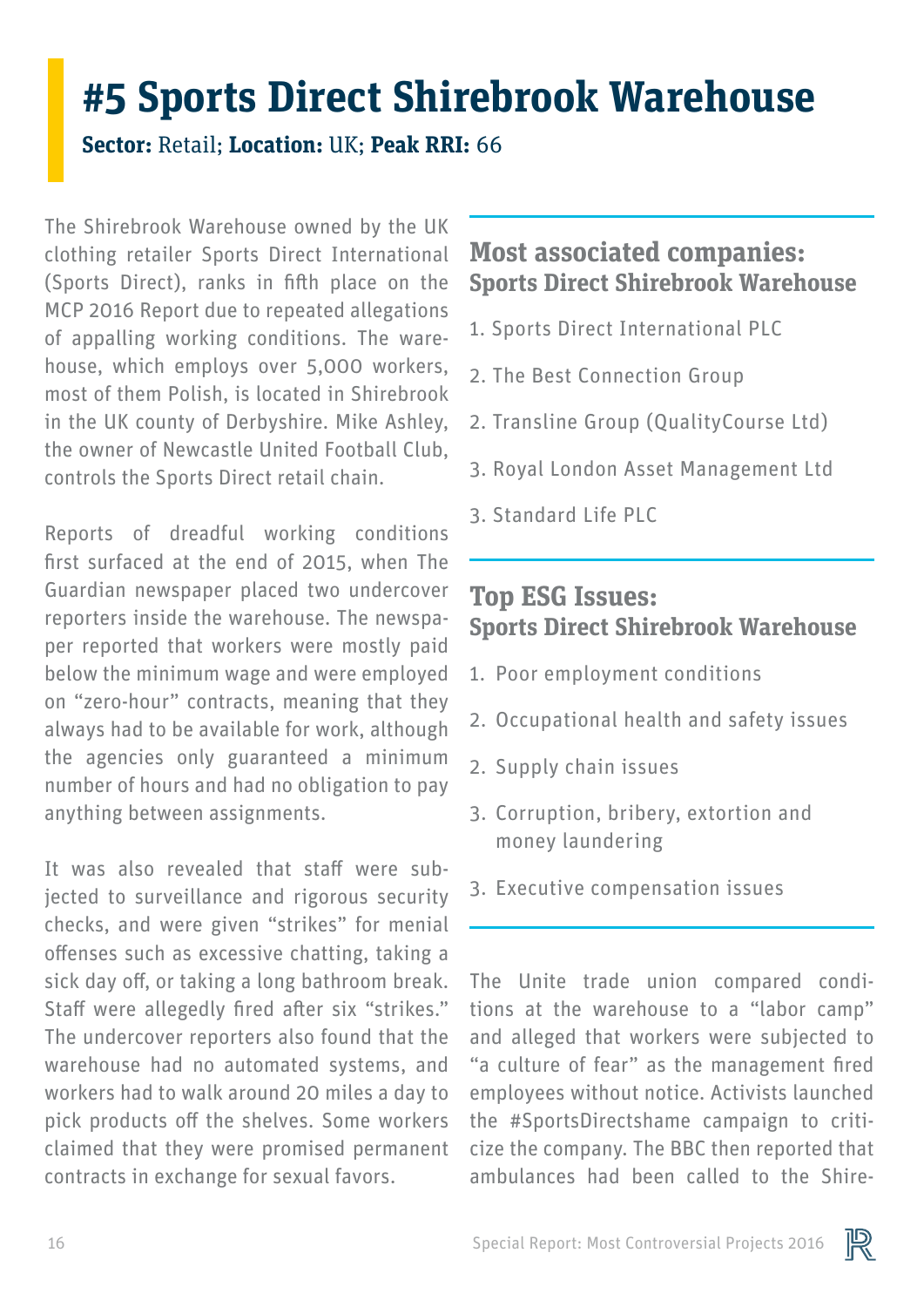### **#5 Sports Direct Shirebrook Warehouse**

brook Warehouse over 80 times in the previous two years, and BBC's Channel 4 reported that warehouse staff were being named and shamed publicly for not working fast enough.

In March, Sports Direct was removed from the Financial Times Stock Exchange (FTSE) 100 following an investigation into the company's allegedly poor employment practices.

In June, Mike Ashley admitted that employees at the company's Derbyshire warehouse were fined for tardiness and were paid below the minimum wage. The UK's Revenue and Customs agency began an investigation into the amount of salaries paid.

In a July report entitled "Employment practices at Sports Direct," the Business, Innovation and Skills Committee of the UK House of Commons confirmed "extremely disturbing" reports of appalling working conditions at the warehouse. The Committee found Mr. Ashley's claims that he was unaware of the practices to be "incredible."

In August, Sports Direct agreed to pay back GBP 1 million (USD 1.23 million) in wages to workers to settle charges lodged by the UK's Revenue and Customs Authority that the company had failed to pay the minimum wage. According to Unite, some workers, who had been hired by the agencies Best Connection and Transline, had been paid at these rates since as far back as May 2012 and would receive as much as GBP 1,000 (USD 1,240). Unite claimed that over 1,700

Transline agency workers at the warehouse would probably only receive half of the backpay they were owed because Sports Direct was refusing to honor commitments it had made when it took over the management of the Shirebrook Warehouse from Blue Arrow recruitment firm in 2014.

In September, Sports Direct shareholders including Aberdeen Asset Management, California's CalPERs and CalSTRS, Legal & General Investment Management, the Ontario Teachers' Pension Plan, and Royal London Asset Management expressed concern about Sports Direct's election of a new executive deputy chairman. Additionally, investors were shocked by reports of cocaine and amphetamines abuse at the warehouse. Sports Direct shares reportedly fell 59 percent from August 2015 to August 2016, raising widespread concerns about job security within the company. Sports Direct's current chairman was also accused of cronyism after he allegedly gave a high-paying consulting position to his daughter's partner.

#### **Top ESG Topic Tags: Sports Direct Shirebrook Warehouse**

1. Migrant labor

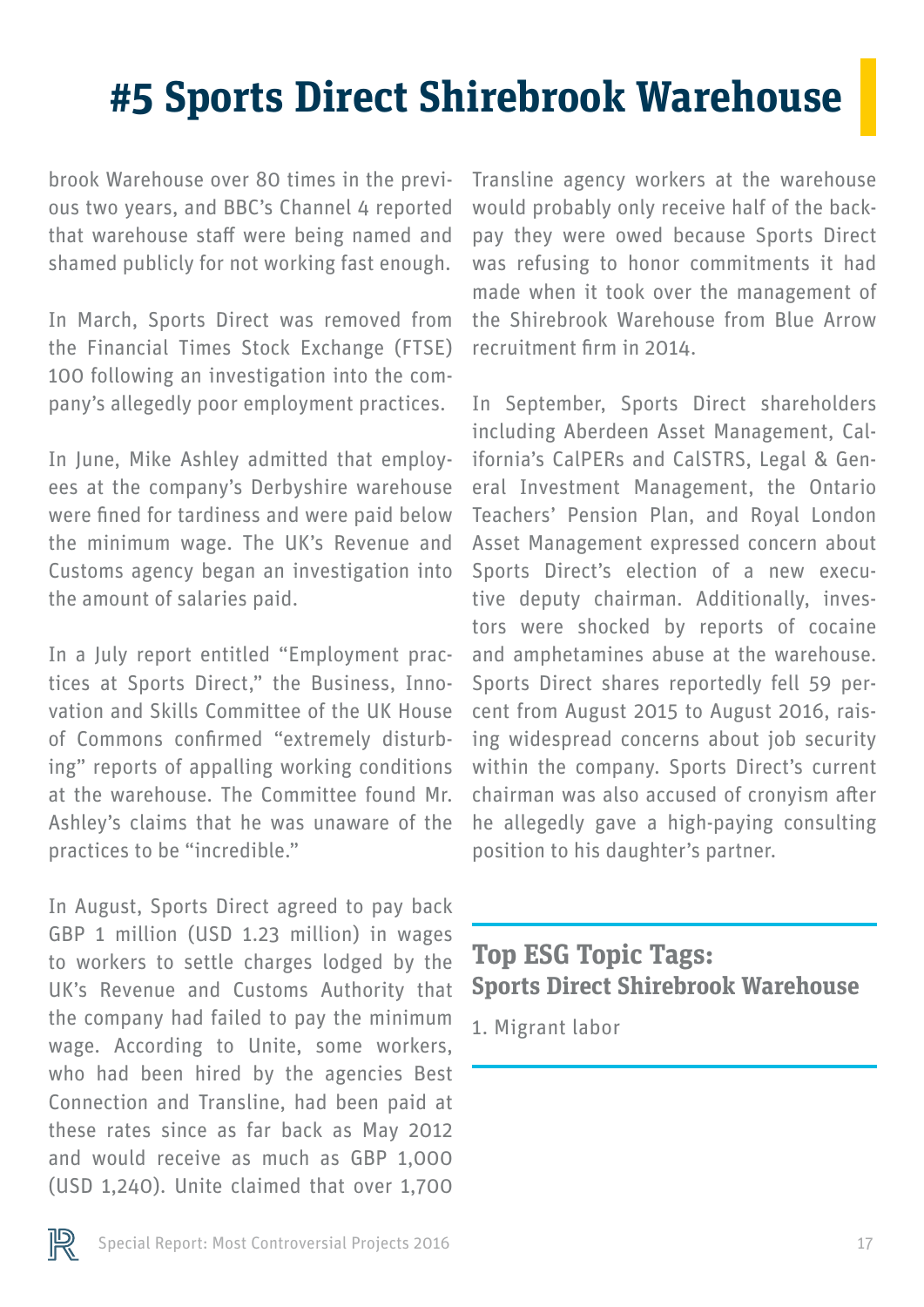### **#6 Petroquimica Mexicana de Vinilo (PMV) Plant**

**Sector:** Oil and Gas; **Location:** Mexico; **Peak RRI:** 63

The Petroquimica Mexicana de Vinilo (PMV) Plant, located within the Pajaritos Petrochemical Complex in Coatzacoalcos in the Mexican state of Veracruz, has been included in the MCP 2016 Report as it suffered a massive gas leak on April 20, 2016. The plant, jointly owned by Petroleos Mexicanos (Pemex) and Mexichem, was producing vinyl chloride monomer, also known as chloroethene, an industrial chemical used in the manufacture of plastic piping.

The gas leak caused an explosion which killed at least 32 people and injured 136 others. Hundreds of people had to be evacuated from their homes and a number of schools were closed as the explosion polluted the air with toxic smoke.

On April 29, 2016, Mexico's Environmental Protection Prosecutor (PROFEPA) ordered the temporary closure of the plant due to harmful waste found after the explosion. PROFEPA also ordered companies certified by the Ministry of Environment to dispose of hydrochloric acid and the chemical 1,2-dichloroethane found on the premises.

The Mexican authorities and the management of Pemex have promised to conduct a careful investigation into the incident.

#### **Most associated companies: Petroquimica Mexicana de Vinilo**

- 1. Mexichem SAB de CV (Mexichem Fluor)
- 1. Petroleos Mexicanos SA de CV
- 1. Petroquimica Mexicana de Vinilo SA de CV (PMV)

#### **Top ESG Issues: Petroquimica Mexicana de Vinilo**

- 1. Impacts on communities
- 1. Occupational health and safety issues
- 2. Local pollution
- 3. Waste issues

#### **Top ESG Topic Tags: Petroquimica Mexicana de Vinilo**

1. Negligence

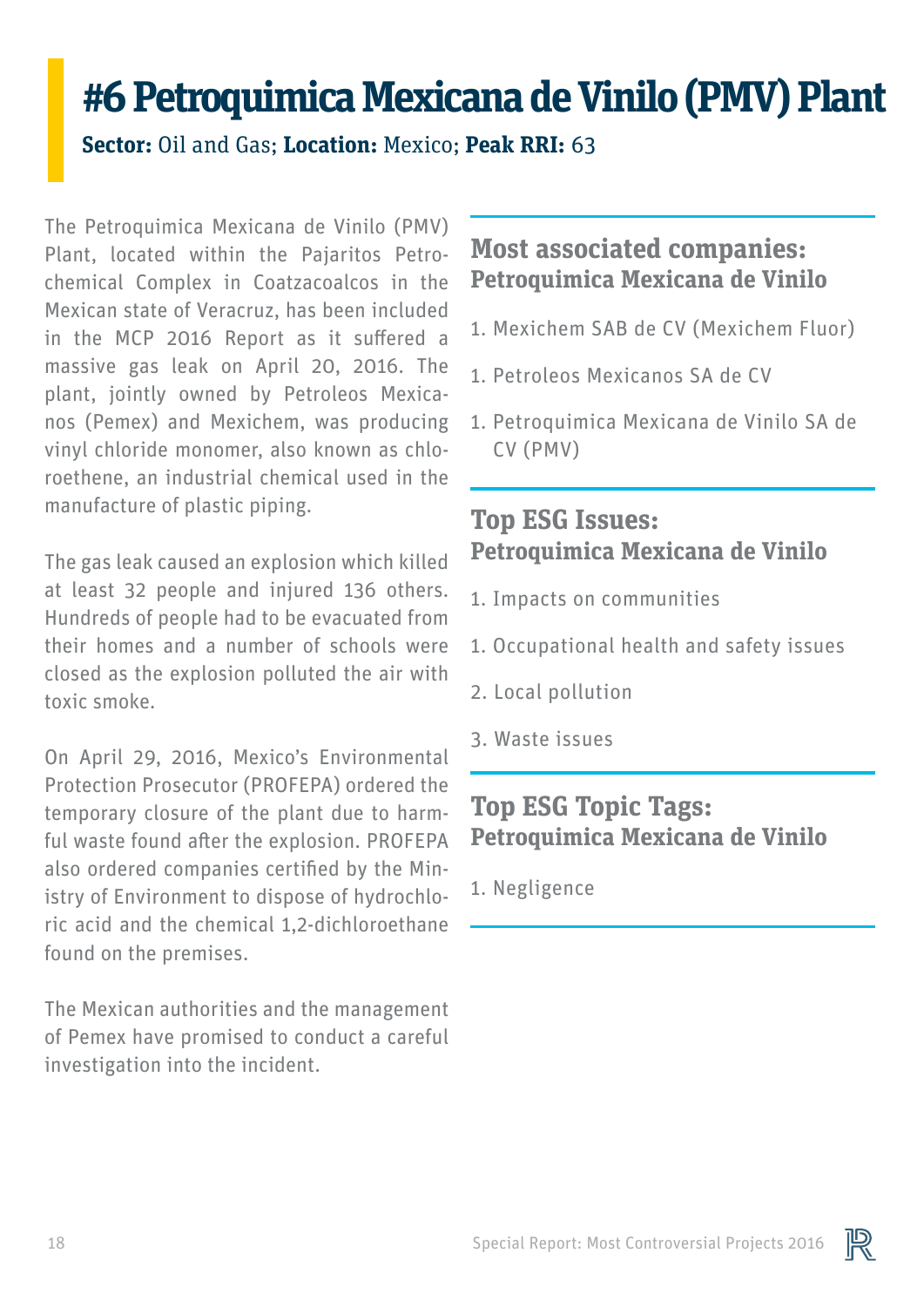### **#7 Agua Zarca Hydroelectric Project**

**Sector:** Utilities; **Location:** Honduras; **Peak RRI:** 62

The Agua Zarca Hydroelectric Project hit the headlines in March 2016 when the activist Berta Caceres was shot dead in her home after protesting against the Agua Zarca dam. Mrs. Caceres, who had co-founded the Civic Council of Popular and Indigenous Organizations of Honduras (COPINH) had allegedly received repeated threats and was being constantly harassed. The project was being developed by Desarrollos Energeticos SA (DESA), with financing from Sinohydro. Before her death, Mrs. Caceres alleged that DESA's president had offered her bribes to halt her campaign.

RepRisk had been detecting fierce opposition to the dam by the Lenca indigenous people since 2013, as they claim that it encroaches on their territory. In 2013, Tomas Garcia, another co-founder of COPINH was shot dead by the Honduran military in broad daylight, which prompted Sinohydro to withdraw from the project.

Mrs. Caceres had repeatedly accused the Honduran government of criminalizing the human right to defend the environment and indigenous communities, and of giving privileges to transnational companies in the country. She had also claimed that the project was being built without consent from local communities and warned that the Honduran Military had a "death list" with 18 names of activists opposing the interests of foreign companies.

#### **Most associated companies: Agua Zarca Hydroelectric Project**

- 1. Desarrollos Energeticos SA de CV
- 2. Nederlandse Financierings-Maatschappij voor Ontwikkelingslanden NV (Netherlands Development Finance Company; FMO)
- 3. Finnish Fund for Industrial Cooperation Ltd (Finnfund)
- Siemens AG 3.
- 3. Voith Hydro Holding GmbH & Co KG
- 4. Sinohydro Corp (China Hydraulic and Hydroelectric Construction Group Corp)

Two weeks after the murder of Mrs. Caceres, another COPINH member was reportedly shot dead during a violent eviction carried out by Honduran security forces. As a result of the violence, the Netherlands Development Finance Company, and the Finnish Fund for Industrial Cooperation suspended their support for several projects in Honduras, including the Agua Zarca Hydroelectric Project. Meanwhile, social movements in the country called for a decisive withdrawal of financing from banks such as Banco Centroamericano de Integracion Economica, which had granted a USD 24.4 million loan to the Agua Zarca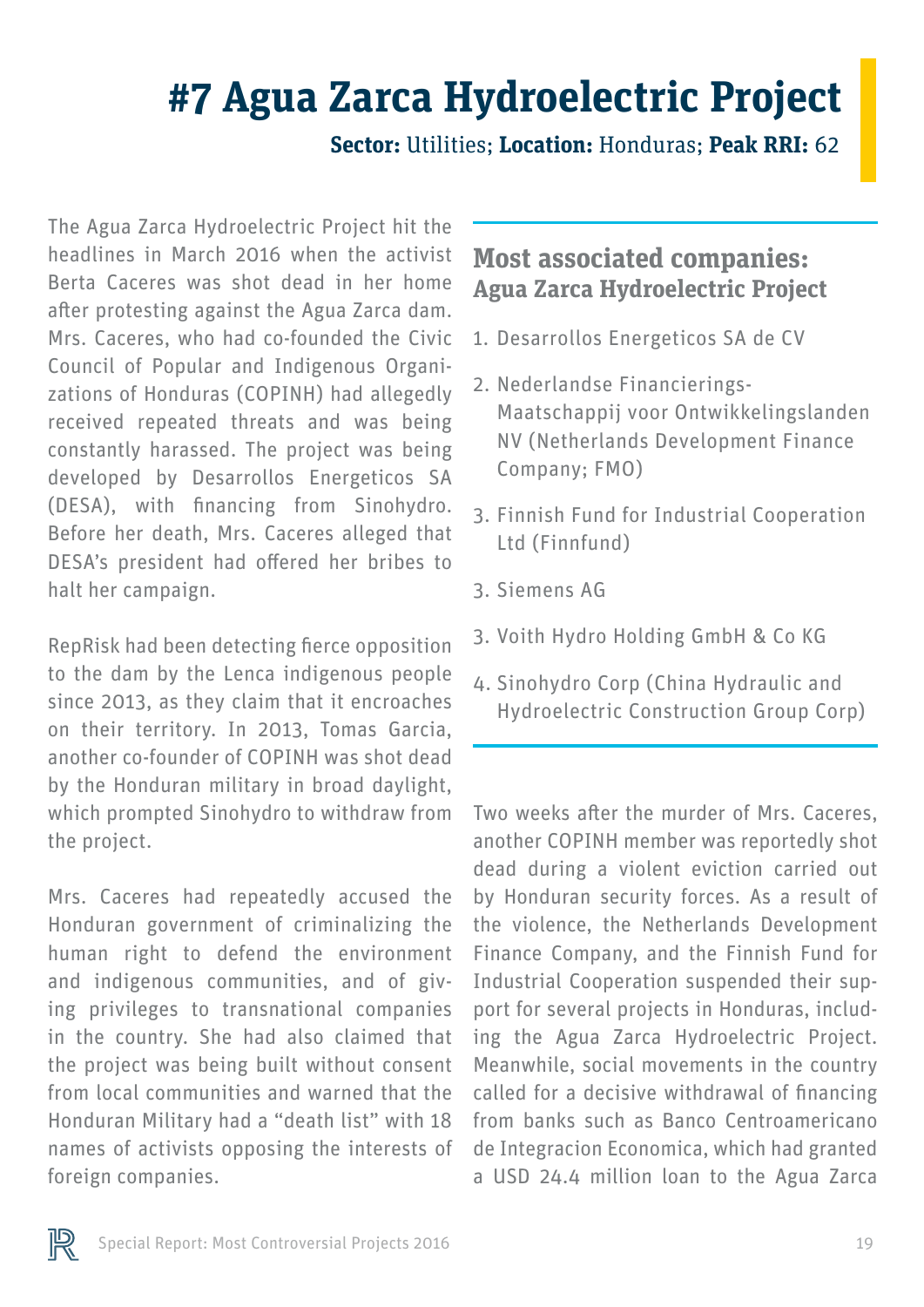### **#7 Agua Zarca Hydroelectric Project**

Hydroelectric Project. Several NGOs including BankTrack, Both Ends, and Friends of the Earth Germany also called on investors such as Siemens to permanently withdraw their support for the project.

Five individuals have been arrested in relation to Ms. Caceres' murder, allegedly including two people directly linked to DESA and a major in the Honduran army.

A national party of Honduras parliamentarian rejected the EU Parliament's request to appoint an international committee to investigate the death of Mrs. Caceres. Her family criticized the Honduran government for failing to carry out a fair investigation, and called for an independent investigation by the Inter-American Commission on Human Rights, but this was also rejected by the country's government.

The Agua Zarca Hydroelectric Project has also been linked to corruption, an illegal authorization process, the violation of the UN's principle of prior and informed consent, improper compensation of indigenous communities, forgery of support signatures, and impacts on the Gualcarque River.

#### **Top ESG Issues: Agua Zarca Hydroelectric Project**

- 1. Human rights abuses and corporate complicity
- 2. Impacts on communities
- 3. Local participation issues
- 4. Impacts on ecosystems and landscapes
- 5. Corruption, bribery, extortion and money laundering

#### **Top ESG Topic Tags: Agua Zarca Hydroelectric Project**

- 1. Indigenous people
- 2. Hydropower (dams)
- 3. Involuntary resettlement
- 4. Land grabbing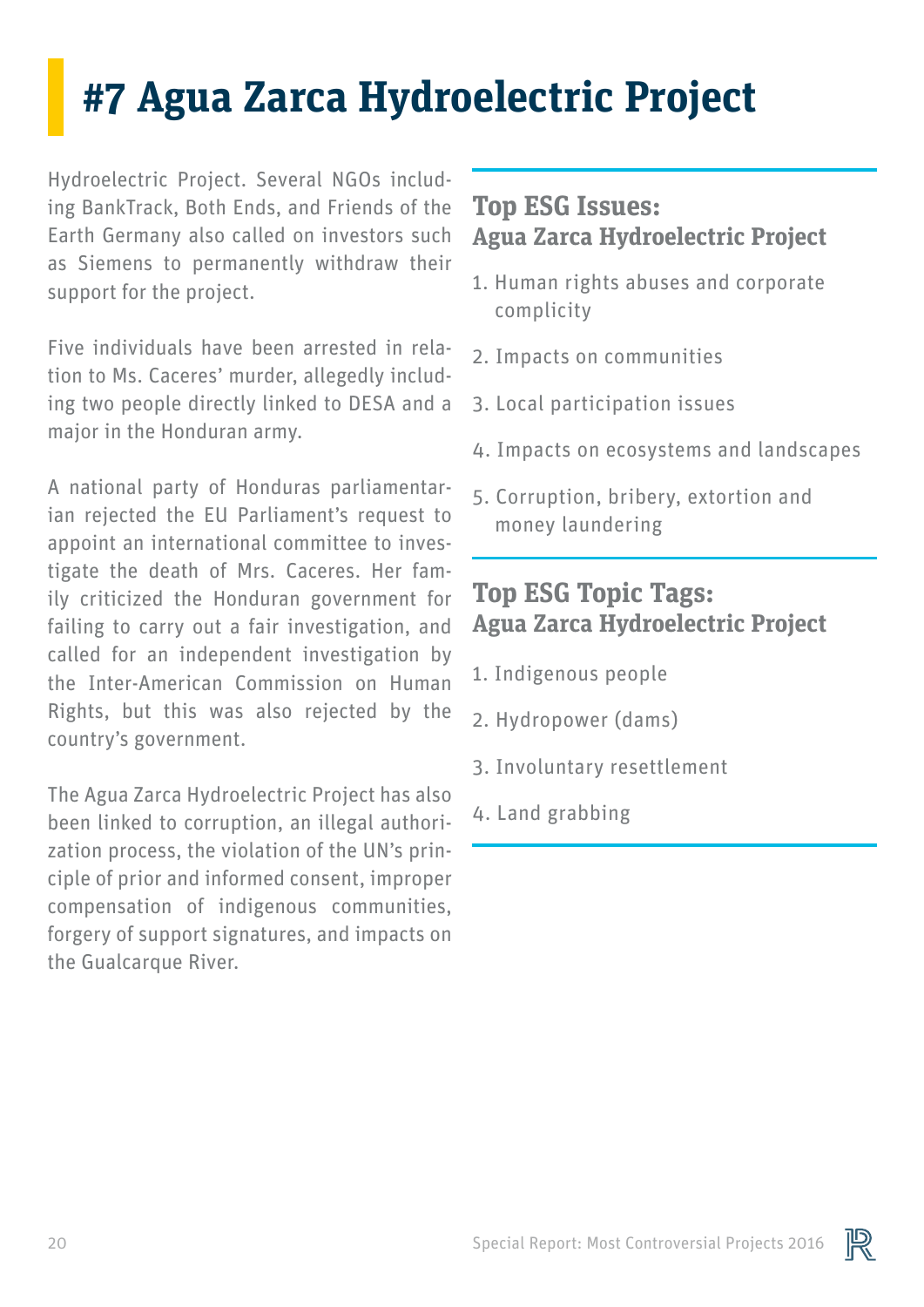### **#8 Tongi Packaging Plant (Tampaco Foils)**

**Sector:** Personal and Household Goods; **Location:** Bangladesh; **Peak RRI:** 60

The Tongi Packaging Plant ranks as number eight on the MCP 2016 Report as a result of a fire on September 1, 2016. The five-story plant, located inside the Tongi Industrial Zone about 20 kilometers from Dhaka in Bangladesh, reportedly supplies packaging products to local and international customers including British American Tobacco, Nestlé, Pran Dairy, and Nabisco Biscuit & Bread, a unit of Mondelez International.

The fire left 35 workers dead and more than 50 injured. Fire crews, who searched through the debris, were hindered by pockets of fire and thick smoke. Officials suspected that the fire had been started by a gas-line leak and a boiler explosion in the morning hours, shortly before a change in work shifts. Some reports said that the plant had been expanding production capacity and was congested.

The police in Bangladesh filed a murder charge against the owner of Tampaco Foils and seven of its top management, but all of the accused allegedly went into hiding.

#### **Most associated companies: Tongi Packaging Plant**

- 1. Tampaco Foils Ltd
- 2. British American Tobacco Bangladesh Co Ltd (BATBC)
- 3. Mondelez International Inc (Kraft Foods Inc)
- 3. Nabisco Biscuit & Bread Factory Ltd)
- 3. Nestle Bangladesh Ltd
- 3. Pran Dairy Limited

#### **Top ESG Issues: Tongi Packaging Plant**

1. Occupational health and safety issues

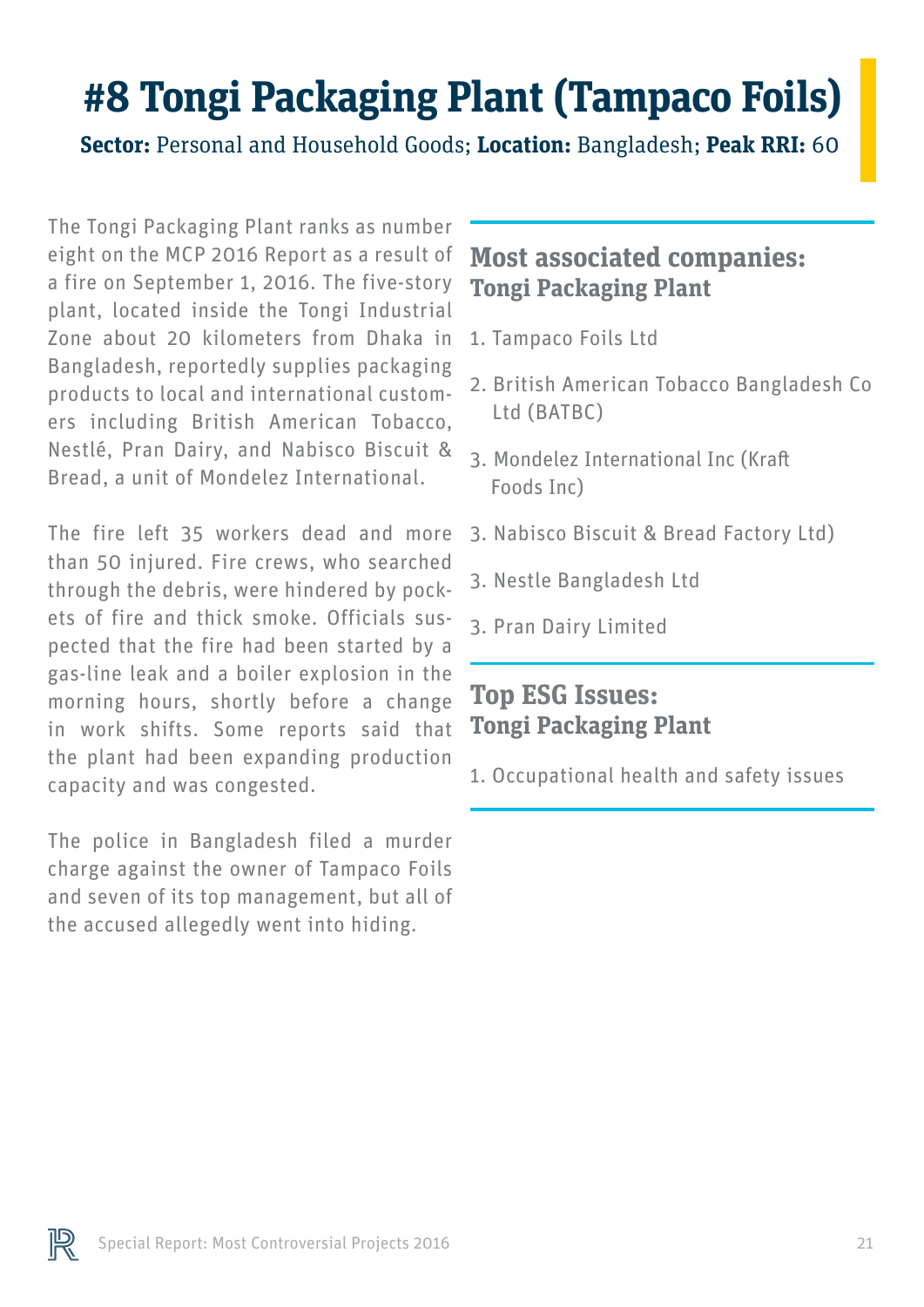## **#9 Angra dos Reis Nuclear Complex (Almirante Alvaro Alberto Nuclear Complex)**

**Sector:** Utilities; **Location:** Brazil; **Peak RRI:** 59

Throughout 2016, the Angra dos Reis Nuclear Complex, also known as Almirante Alvaro Alberto Nuclear Complex, faced allegations of fraud and corruption and has therefore been included on the MCP 2016 Report. The complex, which is owned by Eletronuclear, a subsidiary of Centrais Eletricas Brasileiras (Eletrobras), is located at the Central Nuclear Almirante Álvaro Alberto in the Brazilian state of Rio de Janeiro. The complex holds two nuclear reactors: Angra 1 and Angra 2, which connected to the grid in 1985 and 2000 respectively. Although work on the Angra 3 project began in 1984, construction was suspended in 1986 and only resumed in 2010.

Suspicions about corruption at the Angra dos Reis Nuclear Complex were first raised by investigators probing bribes accepted by officials of the state-owned company Petrobras, an investigation known as the Lava Jato probe. The probe linked Brazil's former President Luiz Inacio Lula da Silva to a BRL multi-billion criminal network involving public contracts for projects including the Angra 3 Nuclear Reactor and revealed that companies had colluded to win the bid to build the Angra dos Reis complex.

The Brazilian Federal Court of Accounts found various irregularities in the contracts for the plant, including pricing above market value, infeasibility of the construction, and advanced payments for services.

#### **Most associated companies: Angra dos Reis Nuclear Complex**

- Centrais Eletricas Brasileiras SA 1. (Eletrobras)
- 1. Eletronuclear (Eletrobras Termonuclear SA)
- 2. Andrade Gutierrez SA (Andrade Gutierrez Group)
- 3. Camargo Correa Group (Camargo Correa SA)
- Engevix Engenharia SA (Engevix Group) 4.

Two executives of Andrade Gutierrez and the former president of Andrade Gutierrez Energia testified that the company had paid bribes to the Democratic Movement Party and the Workers Party in exchange for being granted construction contracts for the Angra 3 Nuclear Reactor.

In April 2016, the Brazilian Federal Court of Accounts (TCU) linked UTC Participacoes, Odebrecht, Andrade Gutierrez Group, Camargo Correa Group, Queiroz Galvao, Empresa Brasileira de Engenharia, Technint, and Eletronuclear to bidding fraud related to construction contracts worth BRL 2.9 billion (USD 938 million) for the Angra 3 Nuclear Plant.

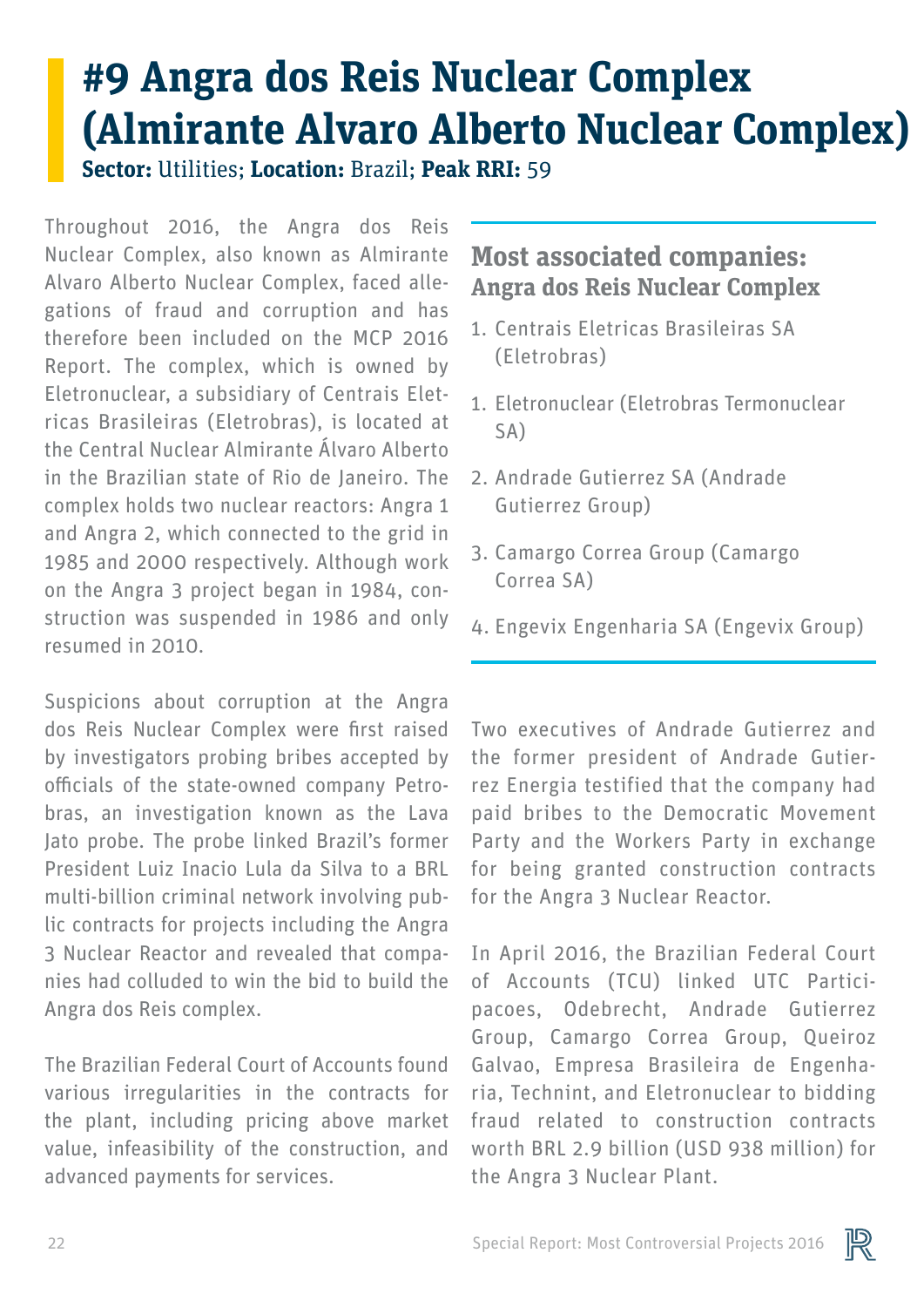### **#9 Angra dos Reis Nuclear Complex (Almirante Alvaro Alberto Nuclear Complex)**

In July, Brazilian police arrested 19 individuals suspected of participating in a corruption scheme involving over BRL 200 million (USD 64.7 million) in bribes at the Angra dos Reis Nuclear Plant. The bribes were allegedly paid to senior executives of Eletrobras' nuclear power unit Eletronuclear in exchange for allowing construction firms to inflate the cost of the Angra 3 Nuclear Reactor in order to fund kickbacks for politicians and political parties.

Following charges filed by the Federal Ministry of Public Prosecution, on August 3, 2016, the Federal Criminal Court in Rio de Janeiro sentenced the former President of Eletronuclear to 43 years in prison for participating in bid-rigging, corruption, and money laundering related to contracts for the Angra 3 Nuclear Reactor. The former President of Andrade Gutierrez Group was sentenced to 7 years and 4 months for his role in the scheme and an executive of Engevix Engenharia was sentenced to 21 years and 10 months.

On January 18, 2017, Brazil's Administrative Council for Economic Defense signed four Termination Commitment Terms (TCCs) valued at BRL 195 million (USD 63 million) with UTC Participacoes and Andrade Gutierrez Group, whereby the companies pleaded guilty to their participation in cartels to win construction contracts in Brazil since 2008 and 2010 respectively. Reportedly, two of the TCCs, worth around BRL 15 millio (USD 4.8 million), were linked to the Angra 3 Nuclear Reactor.

#### **Top ESG Issues: Angra dos Reis Nuclear Complex**

- 1. Corruption, bribery, extortion and money laundering
- 2. Anti-competitive practices
- 2. Fraud
- 3. Impacts on ecosystems and landscapes

**In July, Brazilian police arrested 19 individuals suspected of participating in a corruption scheme involving over BRL 200 million (USD 64.7 million) in bribes at the Angra dos Reis Nuclear Plant.**

偎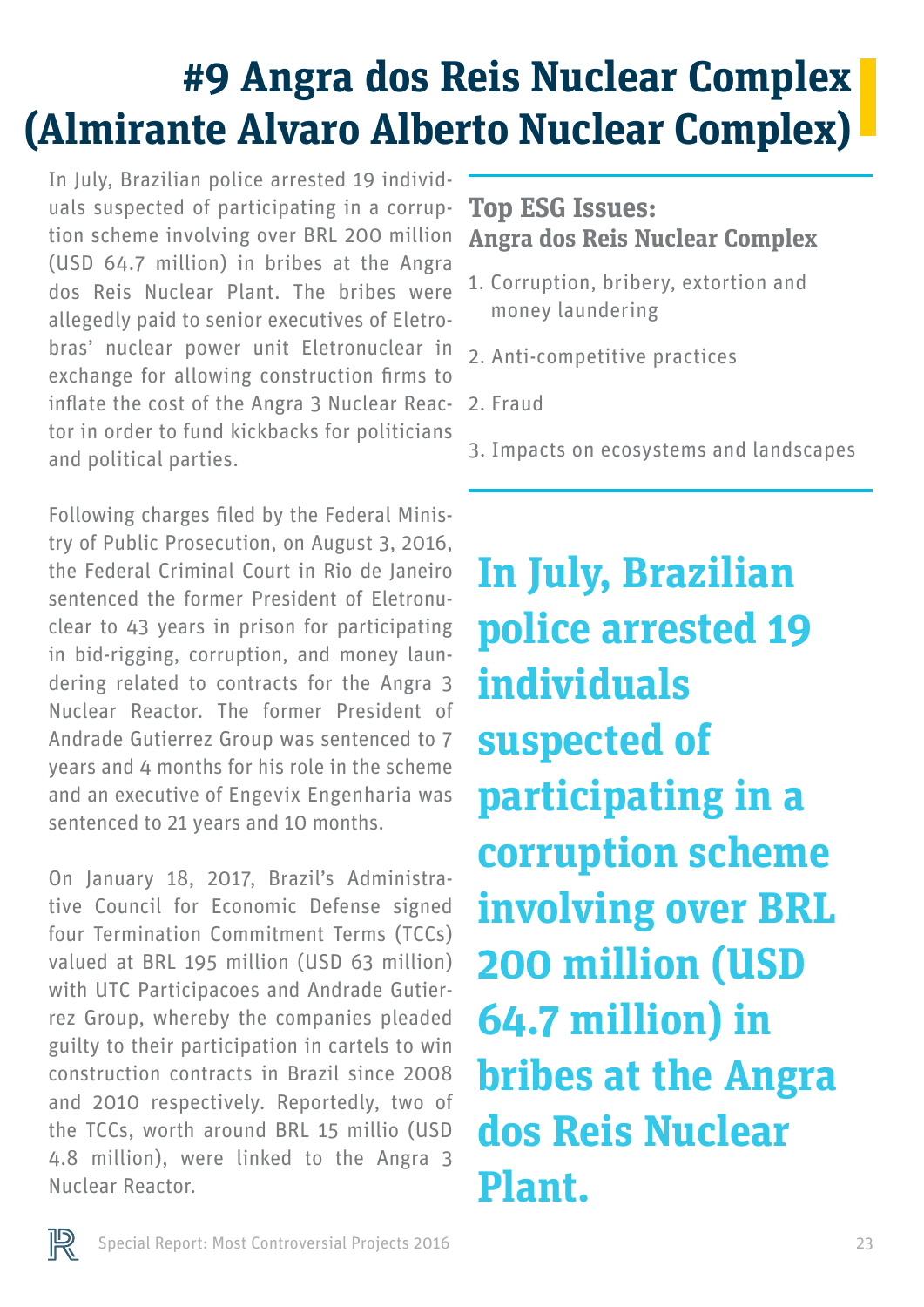### **#9 Jinshangou Coal Mine**

**Sector:** Mining; **Location:** China; **Peak RRI:** 59

The privately-owned Jinshangou Coal Mine, located in the Chongquing region of China, has also been included on the MCP 2016 Report due to a gas explosion that occurred on October 31, 2016, and reportedly killed 33 miners. The mine was licensed to produce 60,000 tonnes of coal a year. The local authorities immediately ordered an investigation into the explosion and ordered the temporary closure of smaller mines in the region. The legal representative of the mine's operator, Chongquing Yongchuan Jinshangou Coal, was held in custody pending investigations.

On October 31 the Deputy Chief of China's State Administration of Coal Mine Safety stated that the accident had occurred because workers had been mining in unapproved areas and accused the mine's operator of disregarding safety regulations. It was claimed that the explosion had been caused by the accumulation of combustible gas. Allegedly, the illegal mining activities first began in November 2014, but later resumed in May 2016, when the mine's managers used falsified maps and documents to cover up the illegal mining activities.

#### **Most associated companies: Jinshangou Coal Mine**

1. Chongqing Yongchuan Jinshangou Coal Co Ltd

#### **Top ESG Issues: Jinshangou Coal Mine**

- 1. Occupational health and safety issues
- 2. Corruption, bribery, extortion and money laundering
- 2. Fraud

![](_page_23_Picture_10.jpeg)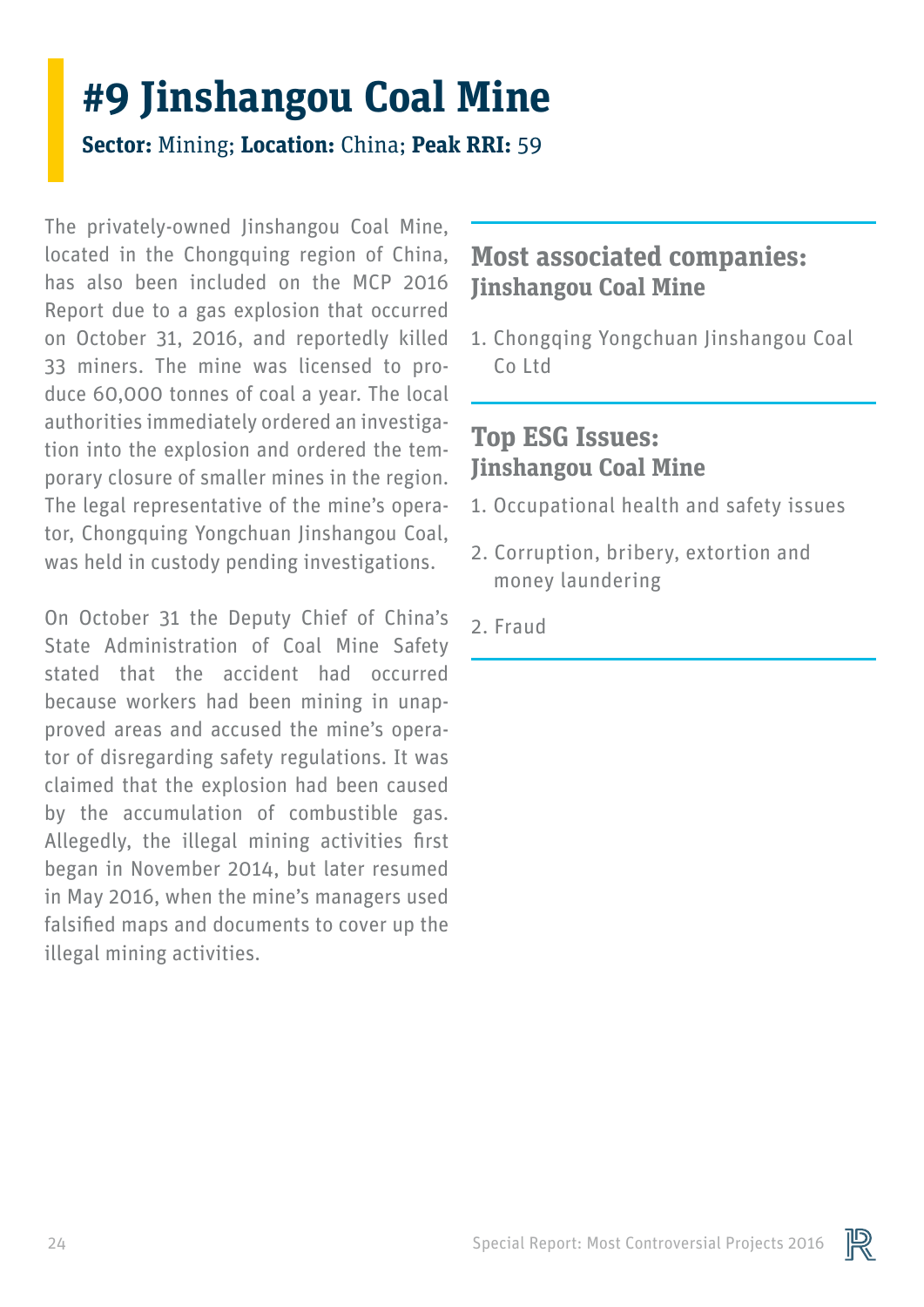### **Methodology**

#### **RepRisk**'**s five step research process**

RepRisk Special Reports are compiled using information from the RepRisk ESG Risk Platform which serves as a due diligence, research, and monitoring tool in risk management, compliance, investment management, corporate benchmarking, and supplier risk. It includes ESG risk profiles for over 84,000 listed and non-listed companies, 21,000 projects, as well as for every sector and country in the world.

On a daily basis, RepRisk screens over 80,000 media, stakeholder, and third-party sources including print and online media, NGOs, government bodies, regulators, think tanks, newsletters, social media, and other online sources at the international, national and local level in 15 languages. RepRisk's methodology is issues-driven, rather than company-driven – i.e. RepRisk's daily screening is driven by RepRisk's research scope. The scope is comprised of 28 ESG Issues, which were selected and defined in accordance with the key international standards and of 45 Topic Tags, ESG "hot topics" that are specific and thematic.

Once a risk incident has been identified and analyzed for its novelty, relevance and severity, a RepRisk Analyst enters an original summary into the RepRisk Platform and links it to the entities in question. No risk incident is entered twice unless it has been escalated to a more influential source, contains a significant development, or has not appeared for the past six weeks. All data is collected and processed through a strict, rules-based methodology. This helps to ensure the balanced and objective rating and weighting of the risk incident.

#### **The RepRisk Index (RRI)**

The RRI is a proprietary algorithm developed by RepRisk that dynamically captures and quantifies reputational risk exposure related to ESG issues. The RRI is not a measure of reputation, but is rather an indicator of ESG-related reputational risk of a company. It facilitates an initial assessment of the ESG and reputational risks associated with financing, investing, or conducting business with a particular company. The RRI ranges from zero (lowest) to 100 (highest). The higher the value, the higher the risk exposure. A value between 75 and 100 denotes extremely high risk exposure.

The Peak RRI equals to the highest level of the RRI over the last two years – a proxy for overall ESG-related reputational risk exposure.

![](_page_24_Picture_8.jpeg)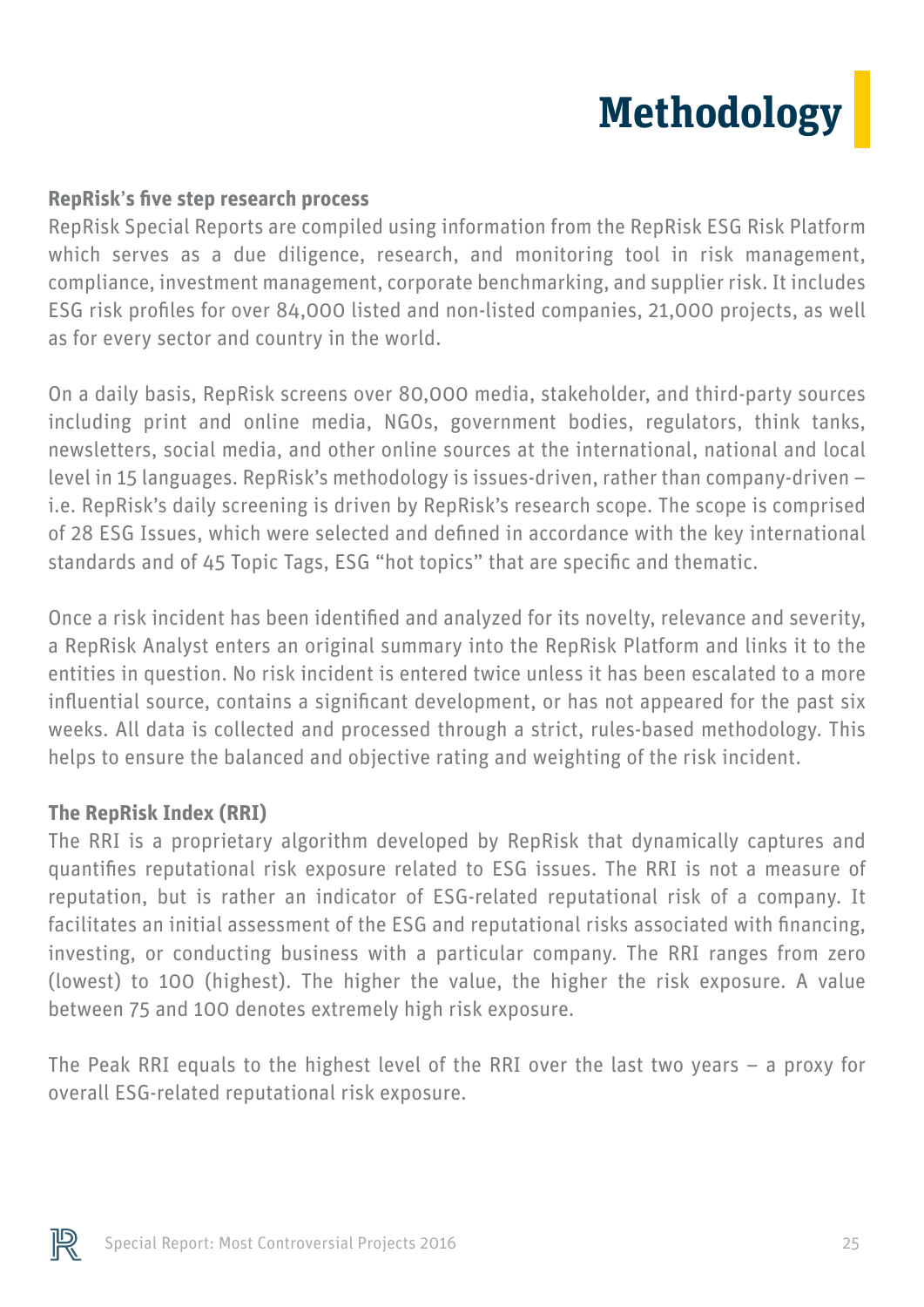# **Disclaimer**

Copyright 2017 RepRisk AG, Stampfenbachstrasse 42, 8006 Zurich, Switzerland. All rights reserved. RepRisk AG owns all rights to its logos and trademarks used in connection with this report ("Report").

The information contained in this Report is not intended to be relied upon as, or to be substitute for, specific professional advice and in particular, financial advice. No responsibility for loss occasioned to any persons and legal entities acting on or refraining from action as a result of any material in this publication can be accepted. With respect to any and all the information contained in this Report ("Information"), RepRisk makes no representation or warranty of any kind, either express or implied, with respect to the Information, the results to be obtained by the use thereof or any other matter. RepRisk merely collects information from public sources and distributes them in the form of this Report.

RepRisk expressly disclaims, and the buyer or reader waives, any and all implied warranties, including, without limitation, warranties of originality, accuracy, completeness, merchantability, fitness for a particular purpose and warranties related to possible violations of intellectual property rights, trademark rights or any other rights of any third party. This Report may be quoted, used for business purposes, and may be shared with third parties, provided RepRisk ESG Business Intelligence www.reprisk.com is explicitly mentioned as the source. RepRisk AG retains copyright and all originators' rights to the content in this Report. © RepRisk AG

![](_page_25_Picture_4.jpeg)